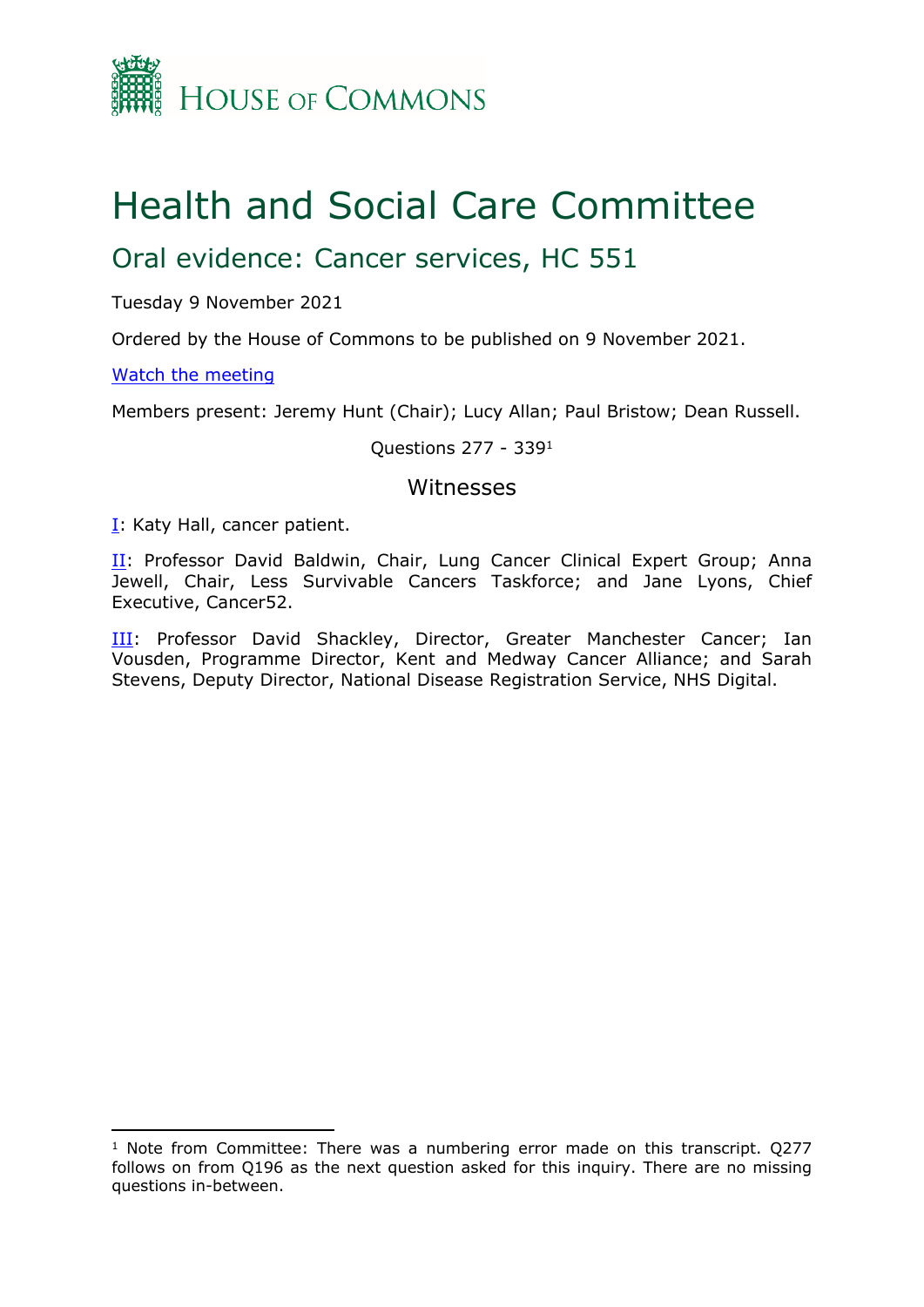

## <span id="page-1-0"></span>Examination of witness

Witness: Katy Hall.

**Chair:** Good morning. Welcome to the fourth session of the Health and Social Care Select Committee inquiry into cancer services.

Our aim in this inquiry has been to examine why cancer outcomes in England continue to lag behind those in comparable countries such as Denmark and Australia. One of the key puzzles is the large variation in outcomes within England, both between different types of cancer and across different regions of the country. Today we are going to do a deep dive into what the cause of those variations is, what we can learn from them and how we can put them right.

We will hear later from some experts: Jane Lyons, the chief executive of Cancer52; Anna Jewell, the chair of the Less Survivable Cancers Taskforce; and Professor David Baldwin from the Roy Castle Lung Cancer Clinical Expert Group. Thank you very much for joining us. Later, we will look at the regional variations. We will talk to another set of experts about that.

Before that, we are very pleased to be joined by Katy Hall. Welcome, Katy. Thank you very much for joining us today. We really appreciate your coming. It is a very brave thing to speak publicly about something as personal as a medical condition. Katy has an extremely rare kidney cancer, which was initially misdiagnosed as a benign tumour. She is going to be asked some questions by my colleague Paul Bristow.

Q277 **Paul Bristow:** Katy, thank you again for being so brave and coming to us to talk about your experiences. Can you tell us a little about your experience and when you were diagnosed with cancer?

*Katy Hall:* Yes. I was diagnosed when I was 29, which was five years ago. That is when I first went to the hospital. I went to my GP because I had a pain in my lower left-hand side and was sent to the hospital for suspected appendicitis. They did an ultrasound scan and found what was described as a lump on my kidney. No further scans were completed. I was told that it was benign and nothing to worry about.

I underwent 12-monthly ultrasound scans. In each scan, it grew in size, roughly half a centimetre each year. In 2019, I fell pregnant with my first baby, my little boy. It just ballooned up in pregnancy. I ended up having to have a caesarean over it. They started to get a bit worried at that point.

When my little boy was born in 2019, I had another scan. They said that it had reduced slightly in size, so they were just going to leave me and to continue monitoring me. I rang up and said, "No, I want it gone. It ruined my pregnancy. It's been ongoing for a number of years. Can we just remove it?" At that point, in January 2020, I was sent for a CT scan. I had a letter saying that I had moved during the scan and they had to do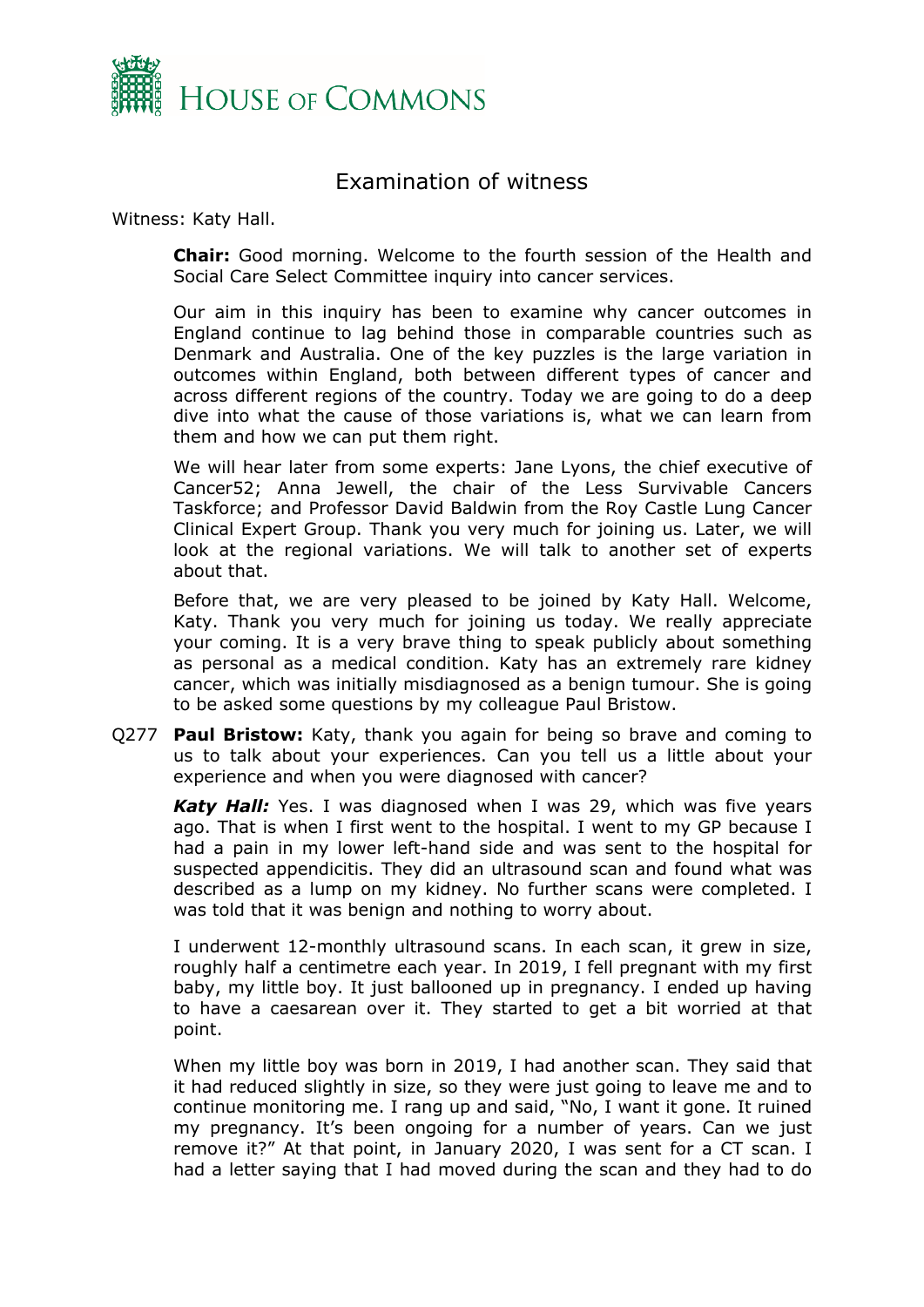

another one, but, due to Covid, it was going to be delayed. That was about a week before we went into the lockdown in March. I did not get another CT scan until June. At that CT scan in June 2020, I was called into the hospital. The first words from the doctor were, "It's not what we thought it was." It was at that point that I was diagnosed with cancer.

Q278 **Paul Bristow:** Wow. I just want to reiterate that point. It was down to you specifically asking for it to be removed that action took place. They still thought that it was benign at the time and they were going to leave it.

*Katy Hall:* Yes, they were. When I had the follow-up scan after my little boy was born, it had reduced from, I think, about 5 cm down to just under 4 cm. The plan was just to continue monitoring me on a 12 monthly basis. I rang the consultant's secretary and said no. It completely ruined my pregnancy. It was my first pregnancy and I wanted to give birth naturally. I had big plans, as you do when starting motherhood. This overtook the whole pregnancy. I needed a caesarean over it. I had to have a urology team on standby in theatre in case it erupted during the caesarean. There was so much added pressure, at an already very difficult time when you are due to give birth and your baby is coming into the world.

When I got the letter saying that they were going to continue monitoring me every 12 months, I thought, "No, I don't want that. I want it gone. I want it removed." That phone call was the reason that they sent me for the CT scan, which, ultimately, diagnosed that it was not what they thought it was and that it was cancer.

Q279 **Paul Bristow:** When were you told the details about the cancer and the fact that it was so rare?

*Katy Hall:* That was following my operation. When I was diagnosed, everything happened very quickly. It was a week after my little boy's first birthday, in July 2020. Within three weeks, I was in hospital, during the height of Covid. I had two thirds of my kidney removed, along with the tumour, under open surgery. I then waited around four to five weeks for the pathology to come back. Everything was over the phone. Nothing was face to face. I got a phone call for the appointment, when my consultant said, "We can confirm that it is cancer. However, it is an extremely rare type of cancer called MiT family translocation renal cell carcinoma."

## **Paul Bristow:** Well done.

*Katy Hall:* I'm used to saying that. There was just no information out there. I was not able to be given a grade, so they could not give me any guidance on the chances of recurrence. I spent hours researching online. I managed to find a lady from California who was roughly my age and had been diagnosed with the same type of cancer, but so far along my journey she is the only person I have been able to find with this type of cancer in adults.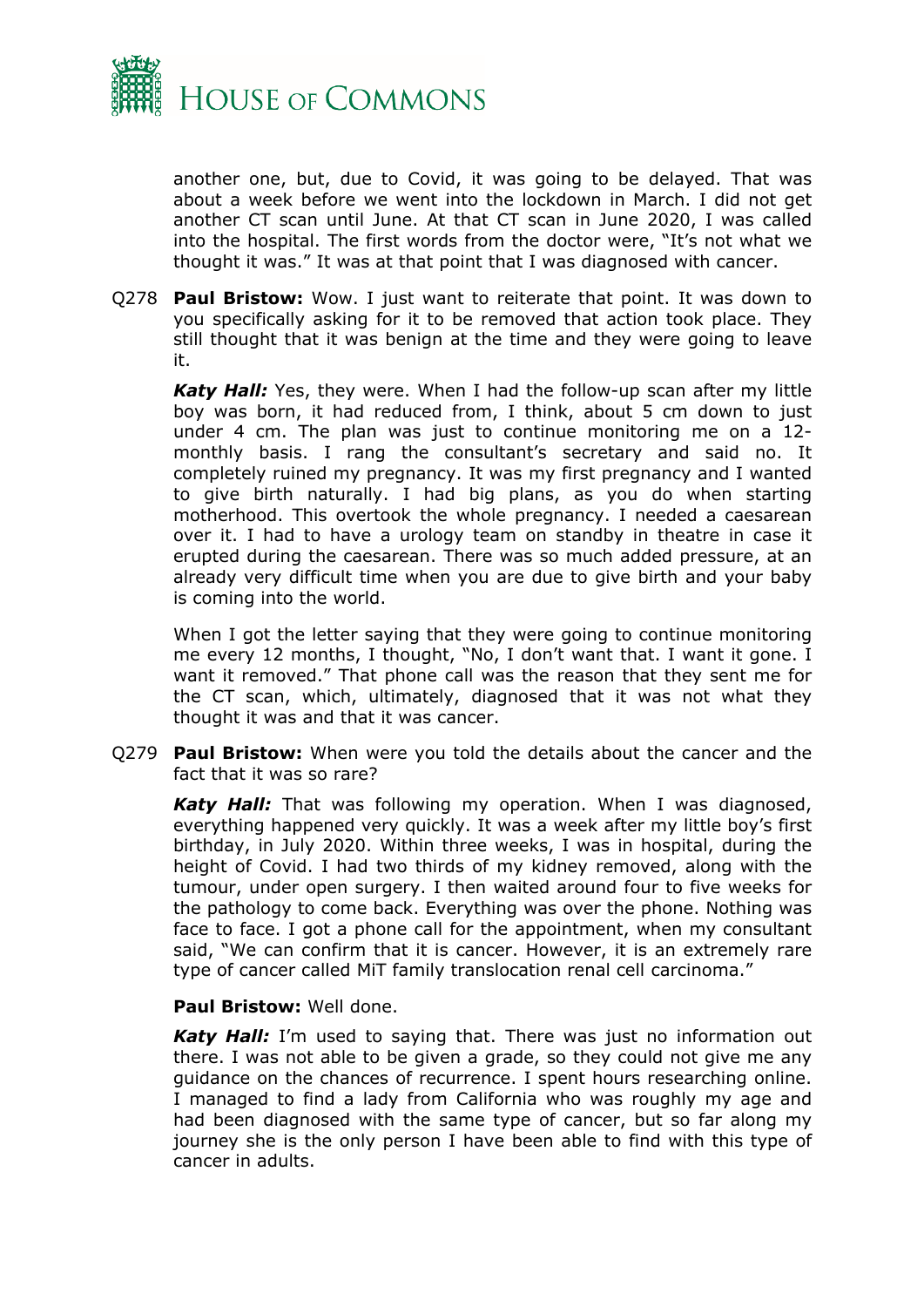

Following that, I am on scans every six months. During my pregnancy, the cancer grew rapidly. It really increased in size. I keep asking the question, "Can I have more children?" We want to expand our family, but no one is able to give me any answers on that. The information just is not out there. The only information that we have is, "Yes, it did grow in pregnancy. It grew rapidly, but we can't say for certain whether or not being pregnant would bring it back or anything like that." There is just nothing out there for me.

Q280 **Paul Bristow:** You have made it very clear that it is a real challenge. Because it is so rare, you do not have other people who have gone through the same experience. You cannot find much information about this particular type of cancer. What other challenges have you faced that you think are unique to your having such a rare cancer?

*Katy Hall:* I am not sure whether it is unique to having a rare type of cancer, but it is about mental health support. Getting a cancer diagnosis at any point in your life is going to be an absolutely horrendous experience for anyone, but especially when you have such a rare type of diagnosis. When we are floored and are given information that is going to change the rest of our lives, our natural reaction is to want to know everything about that particular thing—any triggers, what we can do to improve our lifestyle, how we can prevent it ourselves and how we can do the best that we can to look after ourselves to make sure that we are here to watch our children grow. Not having that information available has been a massive strain on my mental health.

Ultimately, it is about the mental health support with a cancer diagnosis. There is very little support. I have scans every six months, due to my rare type of cancer. I am only 34. In between those scans, there is nothing. I have been fortunate in that I have reached out to the Kidney Cancer Support Network and the kidney cancer charities, which can provide support. Other than that, you are not given anything. You are expected to turn up at the hospital for your scan, go away, wait four to five weeks with the worst feeling that you can ever imagine, get your results and then disappear again until your next scan is due. There is very little support.

Q281 **Paul Bristow:** You said something very powerful about your wanting to have more children and not knowing whether you can or should have more children because of your experience during pregnancy. Do you want to explain to us a bit more what that is like?

*Katy Hall:* When I was going to the annual ultrasound scans, the cancer was growing roughly half a centimetre each year, so it was progressing, but in pregnancy it grew 2 cm within the space of six or seven months. In comparison with how it had been growing previously, that was a massive increase.

I was referred to the Christie, which is a leading kidney cancer centre in Manchester. I saw a specialist there and I asked the direct question: "I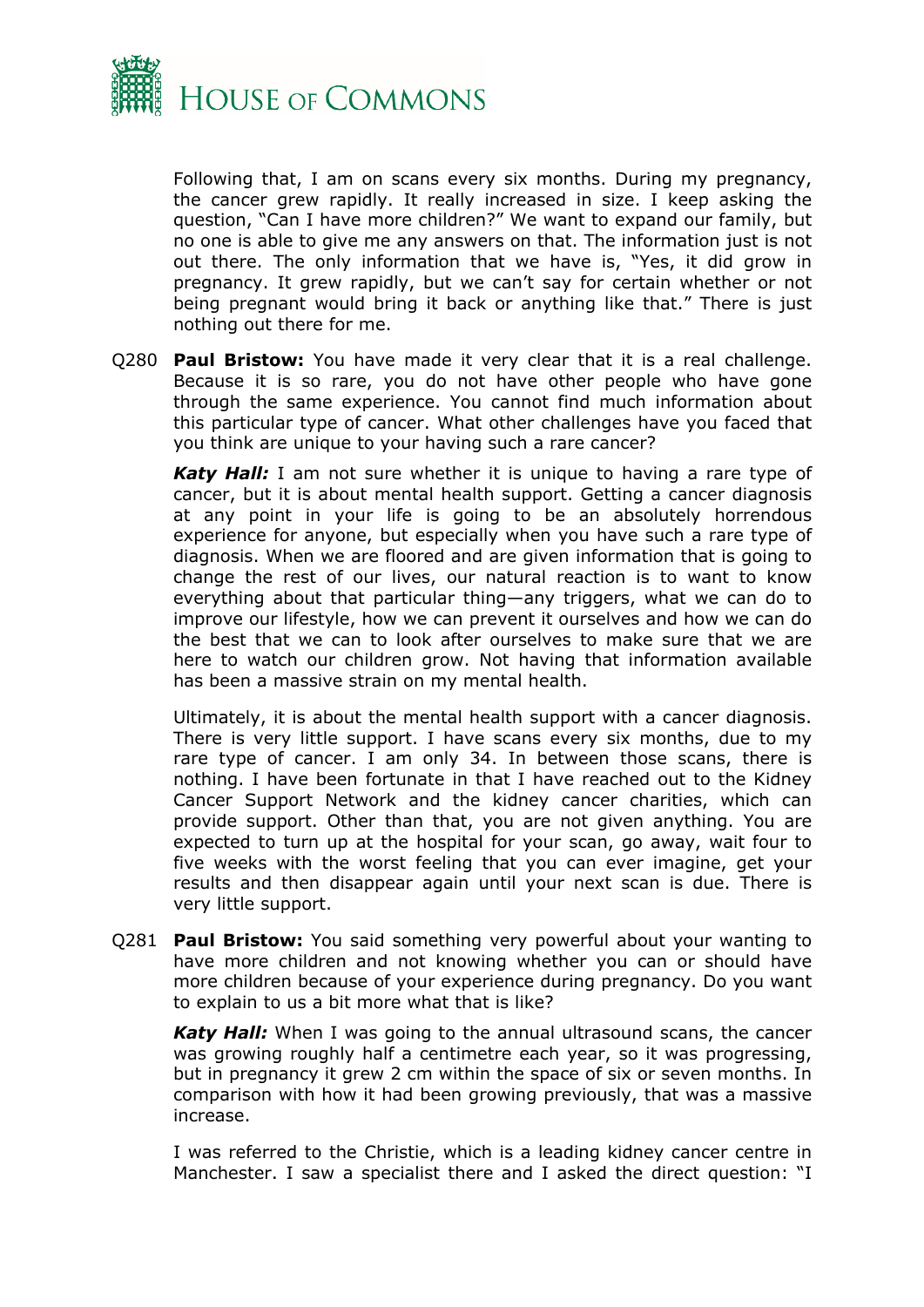

want more children. We want to expand our family. What is the likelihood of this being a trigger for the cancer coming back?" The specialist there was unable to say anything. I understand that. As I said, there are no statistics. There is nothing to compare it with.

Having that decision in my cards has a massive impact on my mental health. As much as I want more children—we always had more children in our family plan—it is a case of saying, "Do I take that risk?" My little boy is now only two. Ultimately, my life goal is to see him start school. Eighteen months ago, it would have been, "I want to progress at work. I want to do this. I want to move to a nice house in the country. I want a promotion," but now my only goal in life is to see him start school. It has changed every outlook imaginable in my life.

Q282 **Paul Bristow:** I can imagine. What would you want to tell the Government right now? What would be your message to the Government and the NHS to improve care for people with rare cancers?

*Katy Hall:* Cancer does not fit into just one bracket. Because I was not male and over a certain age—say, 55—the right scans and tests were not done in the beginning, when my tumour was first found. Because I was a young female, they did not do the correct scans. We need to be mindful that cancer does not have a one-size-fits-all approach. If someone goes to their GP or the hospital and something is found, do the correct tests. Get an early diagnosis, because it could be the difference in someone living to see their little boy or their young children start school. Do the tests and give that support.

Q283 **Paul Bristow:** Thank you very much. That was a really moving story. Your little boy is lucky to have you. We really appreciate your testimony.

*Katy Hall:* Thank you.

**Chair:** Thank you, Katy. Let me add from everyone else on the Committee that that was very moving and powerful. We are all rooting for you. I hope that you will get long beyond seeing your son go to school. What a wonderful thing to say. Thank you for joining us this morning.

*Katy Hall:* Thank you.

## <span id="page-4-0"></span>Examination of witnesses

Witnesses: Professor Baldwin, Anna Jewell and Jane Lyons.

**Chair:** Following that testimony, I welcome our first panel of witnesses: Jane Lyons, the chief executive of Cancer52; Anna Jewell, the chair of the Less Survivable Cancers Taskforce; and Professor David Baldwin from the Roy Castle Lung Cancer Clinical Expert Group. Welcome to you all.

My colleague Paul Bristow has a brief declaration of a connection.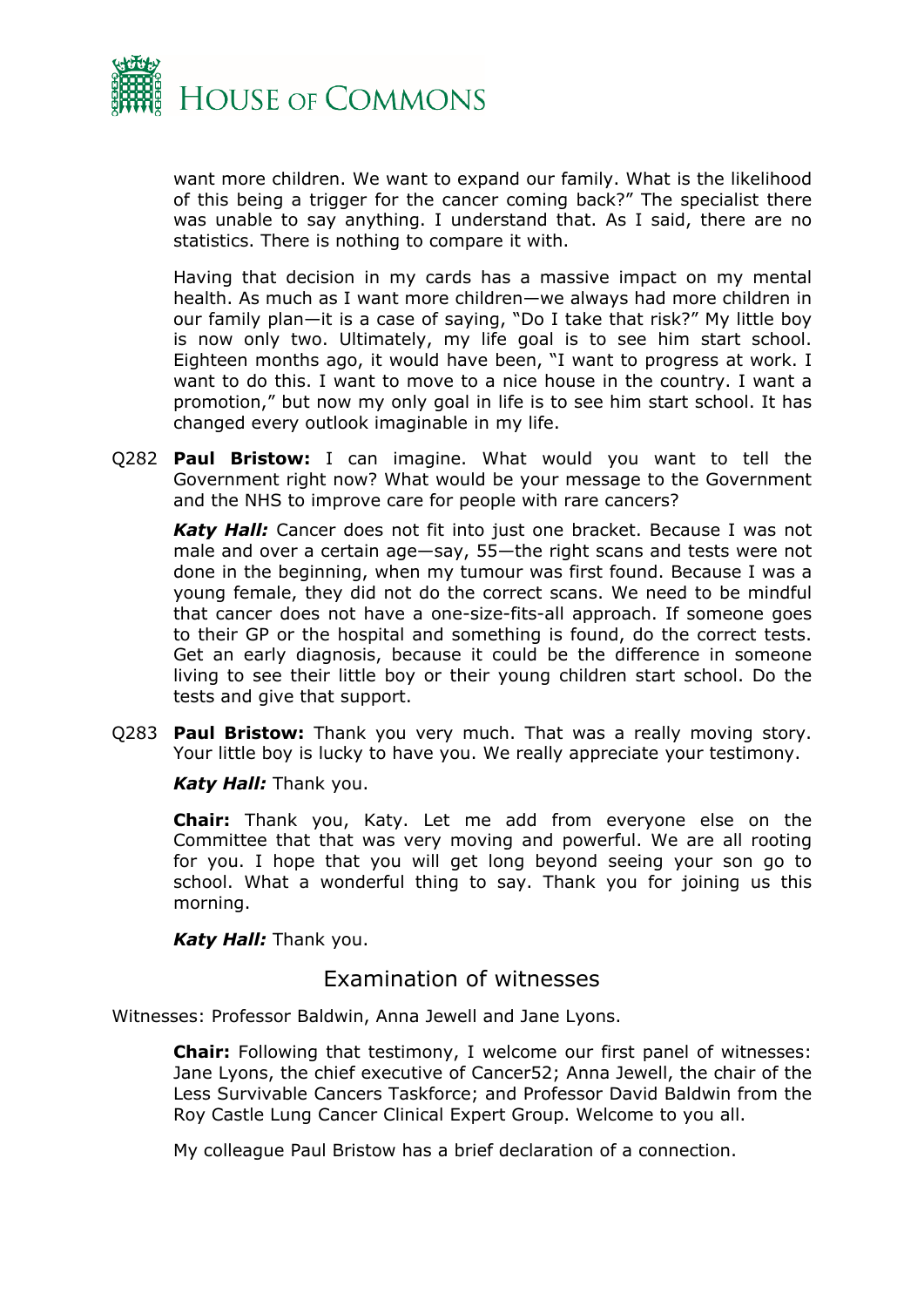

**Paul Bristow:** Yes. As always, I refer Members' attention to my entry in the Register of Members' Financial Interests. At the same time, I declare that in the past Jane and I have worked with each other, at the consultancy that I used to own some time ago.

### Q284 **Chair:** Thank you.

Let me start with you, Jane. Thank you for joining us. How typical is Katy's story, in your experience?

*Jane Lyons:* Thank you very much for having me here today. I also want to say a huge thank you to Katy, because that is a distressing and powerful story to have to tell. She told it very well.

Before I go on to say how typical Katy's experience is and to compare it with the things that we hear across the much wider rare and less common cancer community, I would like to mention that there are many rare and less common cancers. Something like 47% of all cancer diagnoses are for rare and less common cancers, but they account for 55% of all cancer deaths. Although we use the word "rare", across the board the rare and less common cancers, which are all cancers outside the four more common ones, affect a massive number of people and pose a massive number of challenges. They are a massive number of cancers, of which Katy's is one.

To the question of whether Katy's story is typical, there are a couple of differences, in her youth and the fact that we have a pandemic overlay, but the broad and most affirmative answer is yes. I thank Katy for her extraordinary and moving testament. What I understand from it is that diagnosis took a long time. Katy used the phrase, "It's not what we thought it was," when they finally arrived at some kind of cancer diagnosis, which was four or five years down the line. That is not atypical. It is comparatively common. Symptoms can often be vaguer, less well known and confused with other, more common conditions. IBS is a favourite, if you have anything going on in your tummy over the age of 50 and are female. Often people go numerous times to see, usually, their primary care person, before some kind of action is taken.

That relates to another thing that is a very common entity within the rare and less common cancer sector, which is the broader lack of knowledge and awareness. It is not an intentional thing. It is just something that is out there. Most people do not know much about what could be cancer. There is a lot of work going on in that, but where you have some much vaguer and lesser-known symptoms, it takes someone to push. Katy is a shining example. She pushed and pushed and pushed to get to the right people and to get better work on it. That is worrying, because not everybody will push.

Finally, the other thing that is horribly typical is Katy's comment on the mental health challenges and the support between actual medical interventions. That is very true for all cancers, but more so, we believe,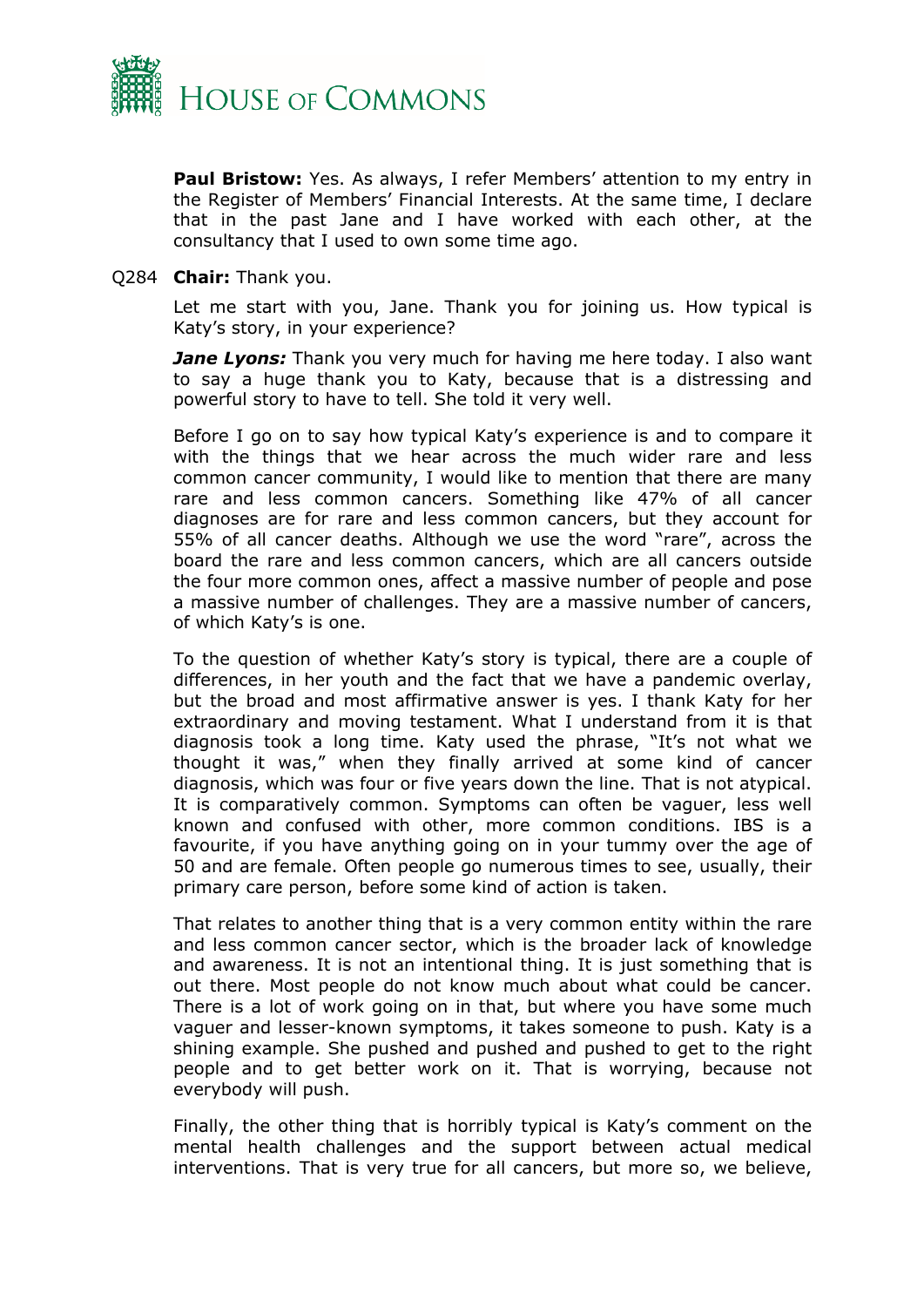

for rare and less common cancers, because the expertise is not there, the centres are more widely spread and people do not know what you are talking about. Katy found somebody in California and, fortunately, then got some support from UK charities on the broader issue of kidney cancer. The feeling of isolation and being on your own is already strong, we understand, and added on top of that is the fact that there are probably only 10 or 20 of you across the country. In many ways, it is very typical.

The things that were not typical, of course, were that Katy is young and female with a particular cancer that is much more common in men over a certain age. The pandemic, layered on top of all that, made most of the things that are already an issue worse.

Q285 **Chair:** We should add that your organisation's name, Cancer52, comes because when you were set up 52% of cancer deaths were from so-called rare cancers. That has now gone up to 55%.

*Jane Lyons:* Thank you very much for explaining that. Yes, 52% of all deaths from cancer were from rare and less common cancers when the organisation was originally set up. It is now 55%, so it is not going in the right direction; and that is against a diagnosis rate of about 47%. Those are 2017 numbers, so they are out of date, but they are not going in the right direction.

Q286 **Chair:** Anna Jewell, you are chair of the Less Survivable Cancers Task Force. Having listened to what Jane is saying and to what we heard from Katy, can you say whether this is a problem all over the world with rare and less survivable cancers? Are there other countries that have particular models that are more effective at tackling less survivable and rarer cancers than we have here?

*Anna Jewell:* Thank you very much for the opportunity to come and talk to you today. We are very pleased that the Committee has recognised the need to look at how we can make improvements for the less survivable cancers.

I will start by explaining that we represent the six less survivable common cancers, which are brain, liver, lung, oesophageal, pancreatic and stomach cancer. There are issues with the diagnosis, treatment and outcomes for all of those cancers around the world. We need more research and investment to find better ways to diagnose and treat those diseases, but there are definitely things that we can learn from how they are treated in other parts of the world. There are issues that we need to tackle in the UK to improve diagnosis of these diseases in particular. We need to find better ways to diagnose and treat them and to get faster diagnosis.

To reflect on Katy's story, we definitely hear that a lot of our patients spend time going back to the GP a number of times. Often these cancers are diagnosed with vague symptoms, which means that they are often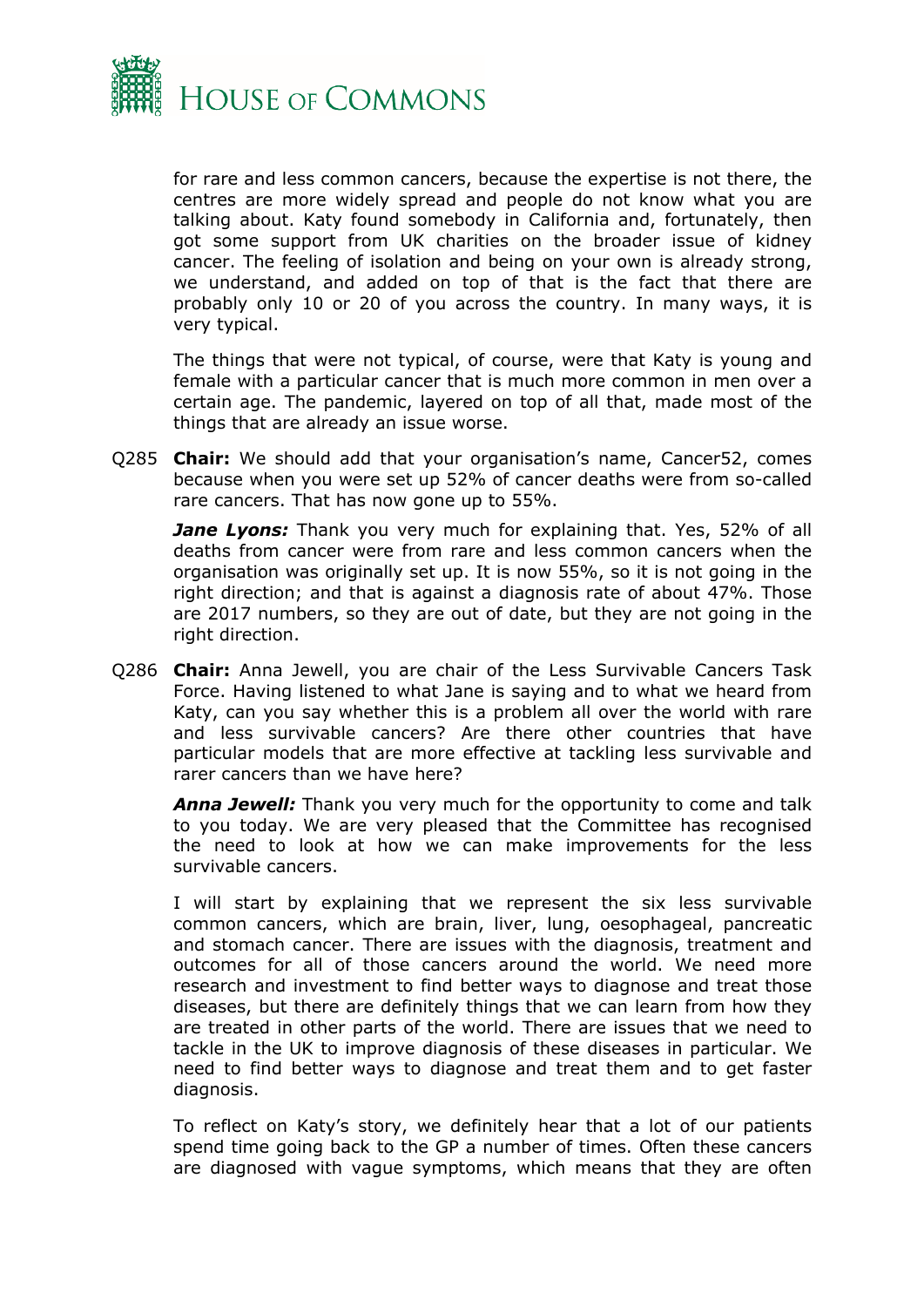

picked up quite late. It can be a real challenge to get the cancers diagnosed early enough to be treated.

There are issues with getting people into treatment fast enough. There is variation in the treatment that people receive around England. It is crucial that we look at the variation that we have in England in different rates of treatment and different outcomes, and that we try to learn from best practice and disseminate it to improve outcomes.

Q287 **Chair:** Which countries, in your mind, are the benchmark in both speed of diagnosis and speed of getting to treatment?

*Anna Jewell:* We have definitely seen that some things have been learnt where we have brought in rapid diagnostic clinics. We have looked to places like Scandinavia to learn about those clinics, which can help to speed up the routes to diagnosis for people with vague symptoms of cancer. We have seen some good outcomes for pancreatic cancer, which I represent, from some of the work that is being done in Australia to get people into fast treatment.

It is very much about looking across Europe. From the latest data put together by the London School of Hygiene and Tropical Medicine, through the CONCORD-3 study, we know that we rank right at the bottom of the table in Europe for the cancers that we represent. We are 23rd, 24th or 29th in our survival rates, compared with other European countries.

Q288 **Chair:** For which cancers is that?

*Anna Jewell:* For pancreatic, liver and lung cancer—all of the less survivable cancers—we rank down in the low 20s when our survival rates are compared with those of other European countries.

Q289 **Chair:** Can you send us that data?

*Anna Jewell:* We can. Absolutely.

Q290 **Chair:** That would be really helpful.

Let me bring in Professor Baldwin. I will then hand over to my colleagues. I want to talk to you a little about lung cancer. Are the issues we heard Katy talk about, and the issues Jane and Anna have talked about on late diagnosis and, sometimes, delays in accessing treatment, also true for lung cancer, which has one of the lowest survival rates?

*Professor Baldwin:* Yes, they are. Thank you very much for the opportunity to talk about lung cancer. It is not an opportunity that we get very often in the lung cancer world because there is a degree of prejudice against this disease, which kills 18% of the people who die from cancer, more than breast and bowel cancer put together by a substantial number.

I pay tribute to the late James Brokenshire, who was one of the politicians who helped us enormously in some of our efforts and is largely responsible for the progress we are making. He helped us to advertise our national optimal lung cancer pathway, which was the first of the rapid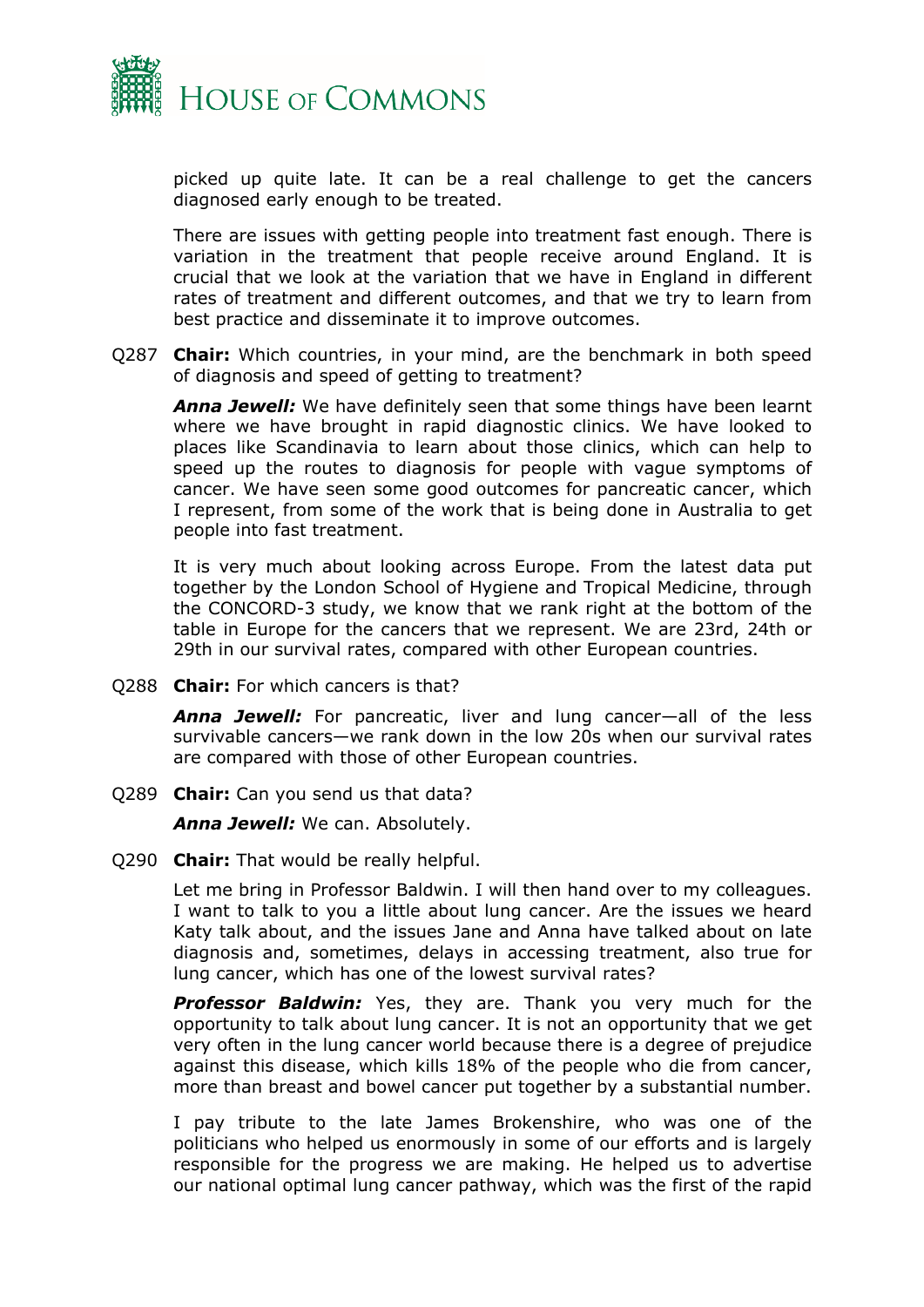

diagnosis pathways and led to the development of other pathways, including for pancreatic cancer. The targeted lung health check programme was also brought to the attention of Parliament through James, so we are very grateful to him.

For lung cancer, there is a real issue with late diagnosis. It is the main issue, in fact. We know that if we diagnose lung cancer early we have very high cure rates. Sadly, about 65% of people who are diagnosed with lung cancer have late-stage disease, when cure is very rare indeed. Furthermore, by the time they get to clinical services, many of the patients are unfit, so they cannot receive the relatively good systemic treatment that is now available for lung cancer at late stage. It is really important not only that we get people diagnosed early so that they can be cured, but that we get them diagnosed early even when they have late-stage disease, so that they can receive the better treatments that we have right now. I echo everything that has been said. The only difference with lung cancer is that it is the most common cancer killer and, therefore, a really big health burden.

Q291 **Chair:** What is the thing that we are not doing that we should be doing? We have the announcement of the 100 new diagnostic centres. Will that be a help? Are there other things that we should be learning from other countries?

**Professor Baldwin:** Everything is going in the right direction at the moment, but maybe not at the scale we need to plan for. Ideally, we need individuals who are worried that they may have cancer to seek help early and to recognise the problem. When they seek help, they should have ready access. When that ready access is activated, there should be recognition that the person needs an appropriate diagnostic test, which, in the case of lung cancer, is a CT scan. Once that CT scan has been done, we know with much more certainty whether or not they have cancer. Then we need a rapid diagnostic pathway they can progress through so that they can get to treatment at a time when they are still fit enough to receive and benefit from it.

On the back of all of that, we also need a screening programme. As you know, that is under way at the moment. I can tell you that, on the international stage, it is actually the envy of the world as a national implementation programme. We are still waiting for the UK National Screening Committee to sanction that programme and to tell us exactly how far it can go in terms of cost-effectiveness. Nevertheless, it is a world leader we can be proud off.

The combination of screening and early awareness, access, presentation and diagnosis is what we need. Things are going in the right direction, but there are other things that we can do, particularly to address variation, which we will go on to subsequently, I imagine. I can talk about that.

**Chair:** Thank you. Let me bring in my colleagues.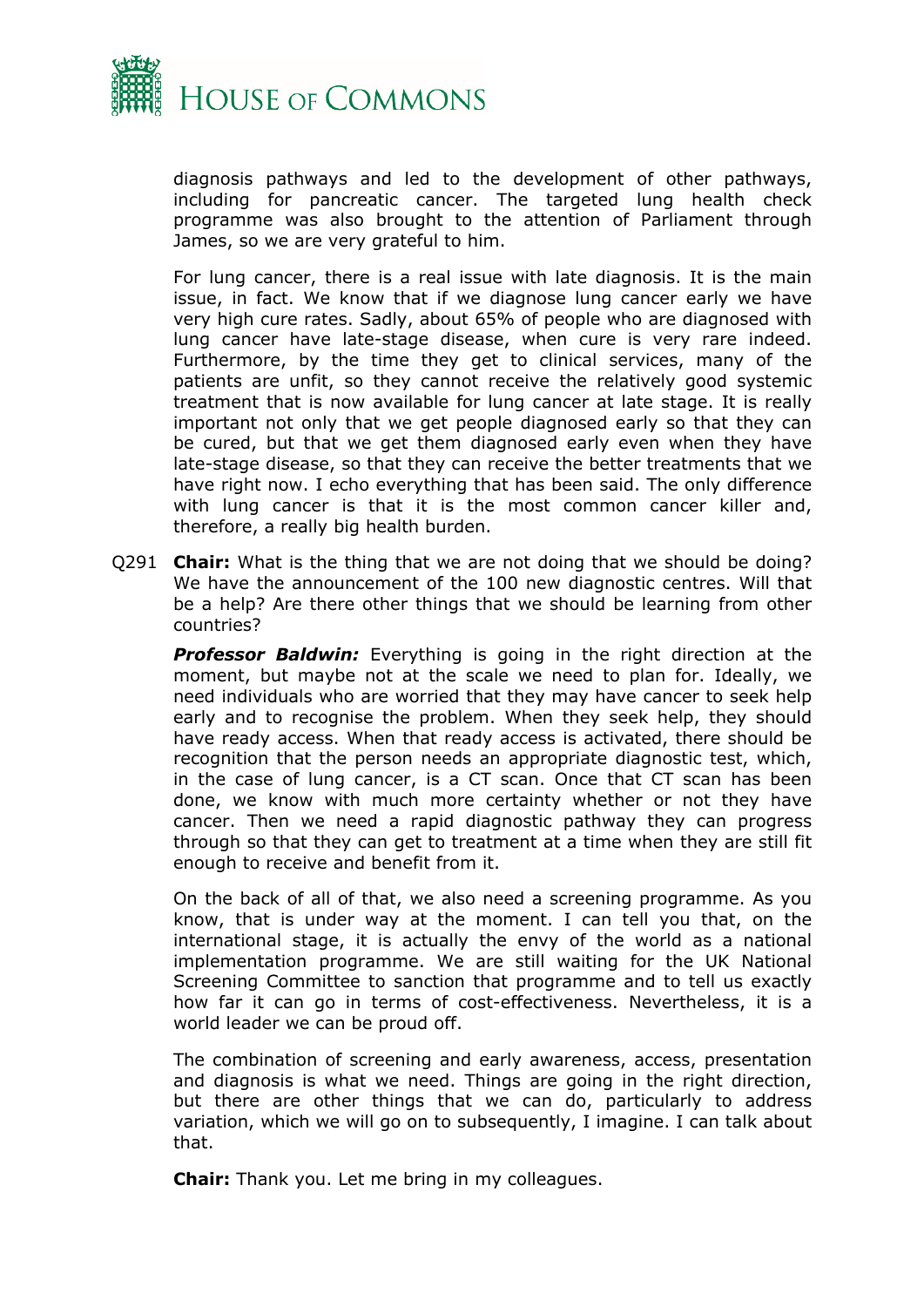

Q292 **Lucy Allan:** Thank you, Professor Baldwin, for paying tribute to James Brokenshire. I am sure that that is much appreciated by all colleagues.

You mentioned awareness and the need to understand when to seek help. Can you say a bit more about what people should be looking for when it comes to awareness, as well as about the hurdles that people face when they present and communicate their concerns, which then lead to getting on to the treatment pathway? What more could be done around those two issues?

**Professor Baldwin:** It is very important. The Covid pandemic has shown us just what happens when we turn off access to early diagnosis and scanning. Quite necessarily, we had to keep people at home. It kept lung cancer patients at home more often, so we saw a 69% reduction in referrals. The message was to stay at home if you had a cough, so we saw a 30% reduction in lung cancer incidents, and no recovery. Those poor people were never diagnosed with lung cancer. They probably had lung cancer, were never diagnosed and died with another diagnosis.

The first thing is that you need to have the awareness campaigns linked to the access programme. They should not be isolated. If you do an awareness campaign, by whatever means—national media or targeted contact with patients—it has to be linked to the referral process: "If you are worried, phone this number." At the moment, it is, "See your GP," but GPs are really overwhelmed, so maybe we need a different system. I know that you have discussed cancer hotlines, which are a really good idea and would allow people to be triaged according to set processes.

They should then go straight to a CT scan. It is really important that we scan people. As an aside, it is the CT scan that detects most of the cancers, across the board. In the rapid diagnostic centres, it is the CT scan that detects the cancers, not the endoscopy or the ultrasound scans. The majority are detected by CT scans. Scan them. That is the first thing. Once they have been scanned, they should go straight through the pathway as fast as possible.

Q293 **Lucy Allan:** I am fortunate enough to be getting a new community diagnostic hub in my constituency. Will that assist in detecting rates of lung cancer?

**Professor Baldwin:** Undoubtedly, because it will lead to more people having CT scans. Obviously, it has to be managed correctly. That is another discussion.

Q294 **Lucy Allan:** They will get treatment more quickly, presumably.

*Professor Baldwin:* Scans are really sensitive, even for early-stage lung cancer. Once you have had your scan, you are away. You start the pathway. We have the national optimal pathway, so you should progress very quickly.

**Lucy Allan:** Thank you.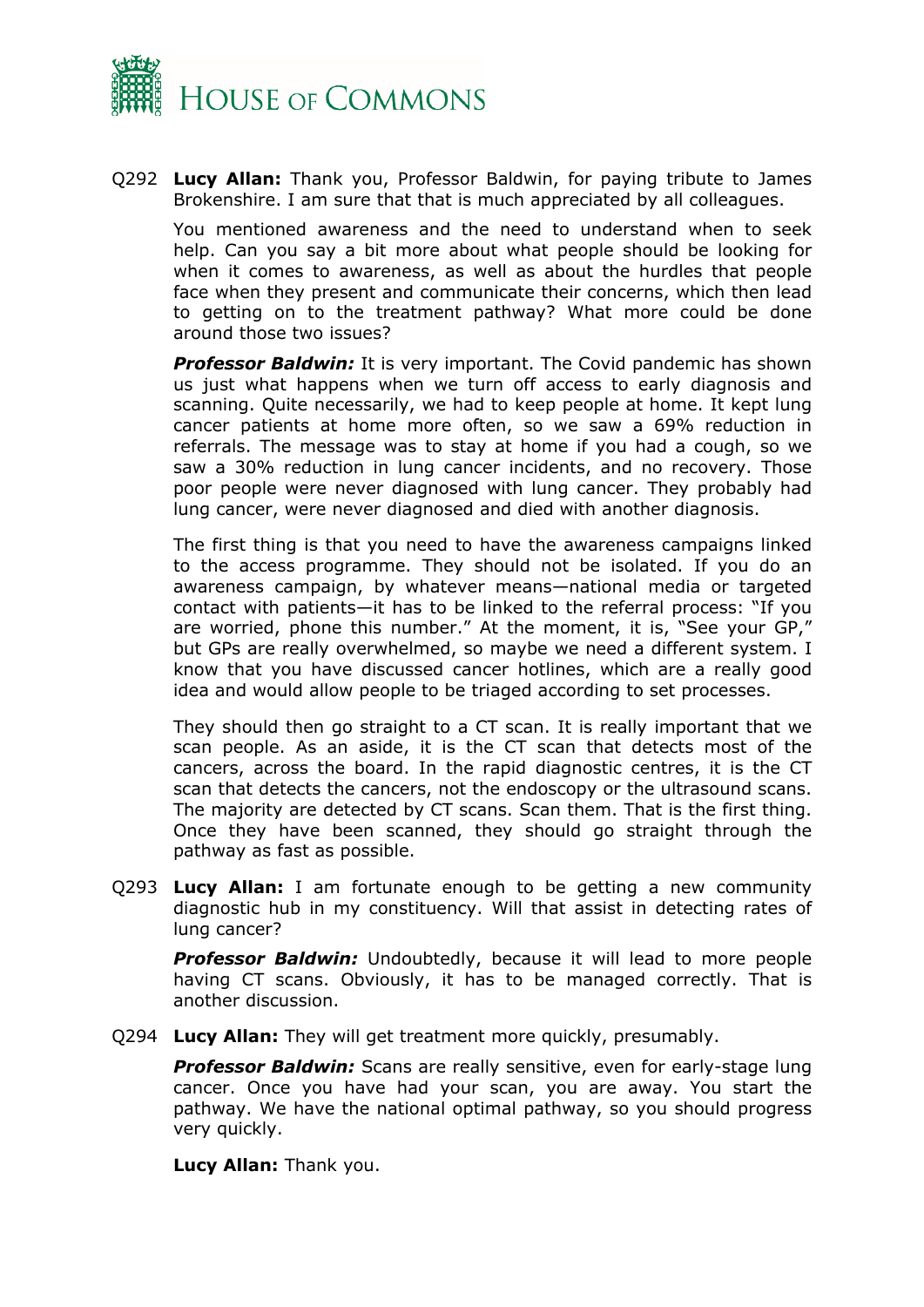

Q295 **Paul Bristow:** You talked a little about variation, Professor Baldwin, and said that we might get on to that later. Do you want to start that discussion now?

*Professor Baldwin:* We have done some work on this at Nottingham, using large datasets on lung cancer. That enables us to control or account for all the factors that might influence variation, which are what you would expect.

What we found is that if you are first referred to a surgical centre for your lung cancer, as opposed to a centre that does not have surgery on site, initially at least, you are 51% more likely to get surgery for your lung cancer. That is accounting for all the things that might influence whether or not you get surgery. We looked at it about four years later and it was about 39%. Both of those studies are published.

I will not bore you with the detail of the research, but there are lots of other elements of variation we can tell you about. There is variation. There is variation in radiotherapy rates and chemotherapy rates. In lots of things you look at, you find that there is variation—unacceptable variation. Then there are the results of the national lung cancer audit, which show massive differences, by cancer alliance, CCG or whatever you look at, in the proportion of people who get surgery. There are really big differences.

Q296 **Paul Bristow:** How can that be explained?

*Professor Baldwin:* Good point. We think that the main difference is the fact that there are differences in the teams that look after the patients. There is a difference in expertise levels, a difference in the levels of equipment they have and a difference of approaches. There is also a problem with distance. We know that distance, not just in the UK but in other countries, is related to treatment rates, so there is distance to travel—reluctance of people to travel. We think that those two things are very much operative in the UK.

The hub and spoke model is great for producing really good local expertise and fantastic centres and raising the standards in cancer care, but the inevitable consequence is that, because you have a hub, you have spokes that are less well off. What we need to do, in my opinion and in the opinion of the CEG, is to try to equate the care that patients get wherever they are referred. That means giving them the same level of time, expertise and equipment as you get in the centre, except for certain things that have to be done in the centre like advanced surgery, and so on.

Q297 **Paul Bristow:** The whole idea behind the very existence of the hub and spoke model and the fact that you have cancer alliances across the country is that you would still have access to the hub even if you were at a spoke; they all feed into the one centre. But that is not working.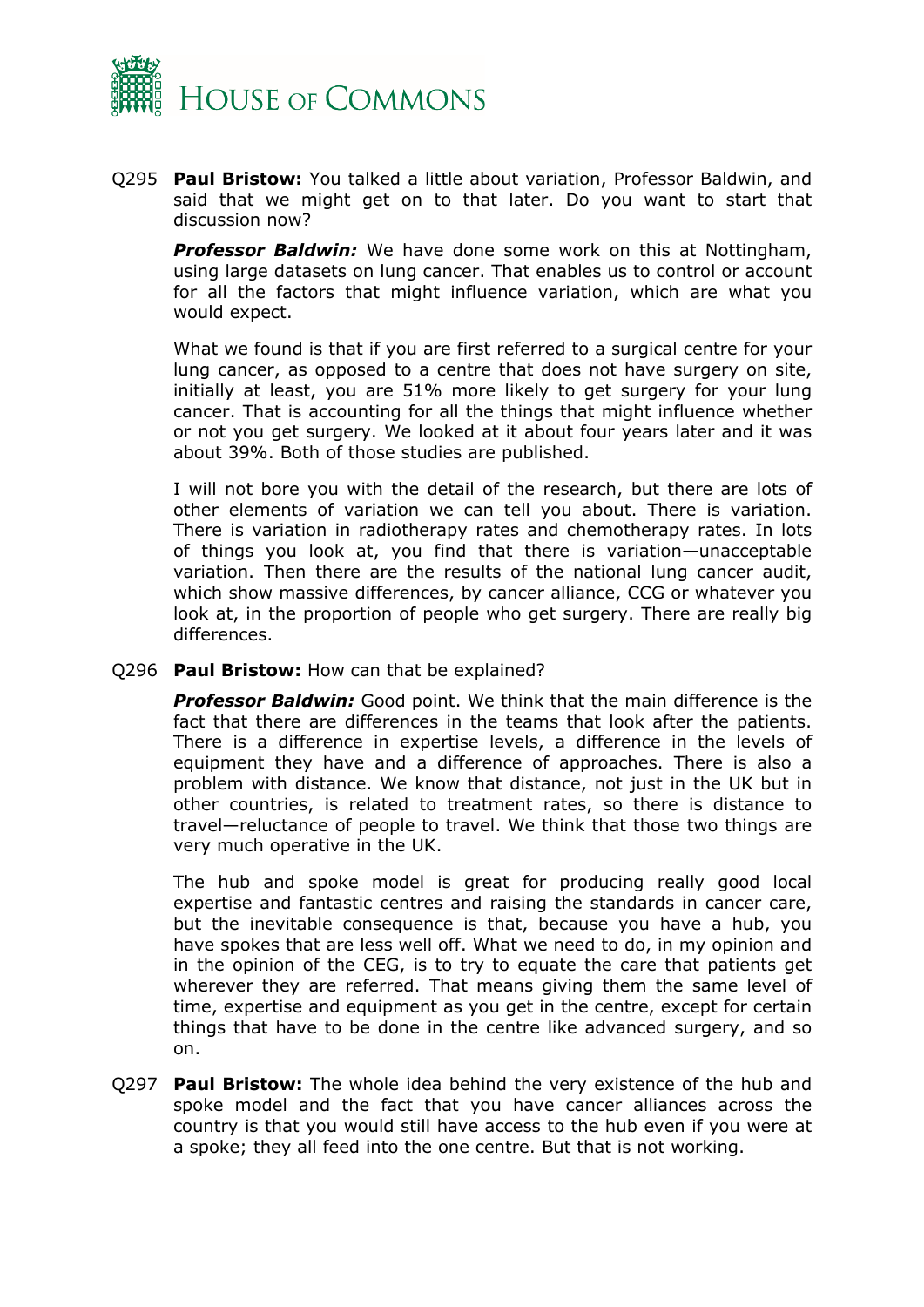

*Professor Baldwin:* That is exactly what we should be doing. One of the things I try to say is that, as a person who is lucky enough to work in a big centre, I should really have responsibility for all the patients we serve. For any patient who potentially uses our surgical centre, we should have some form of responsibility to make sure that they have the best chance of getting surgery. It is not sufficient just to have surgeons having multidisciplinary team meetings with the local clinicians. That was going on anyway and we still see variation.

There is a really radical solution. It was published by NHS England through the CEG, which was originally an NHS England body, as advice to commissioners on the commissioning of lung cancer services. It says that, if you are a commissioner, you commission the amount of expertise, time and equipment that you require to manage the patient with lung cancer wherever you are. If you cannot commission it locally—if it just is not available locally—you commission it from the local centre, to be delivered locally. It is not like an outreach service; it is actually part of your service. It is trying to get the expertise that we have in the centres to help the very busy spokes as well. It is quite a controversial suggestion, and it is a radical change, but in my view, unless we do something really radical, we are always going to have a problem with variation.

Q298 **Paul Bristow:** Jane, is this variation common across all less common or rarer cancers?

*Jane Lyons:* What we understand to be the case is that there are some specialist centres, sometimes as few as two or three, across England for example, if you have a particularly rare form of cancer.

It was interesting to hear Professor Baldwin's comment. When we have done surveys of patients about how far they would travel for their treatment, there has been quite a strong sense, especially when they have a less common or rare cancer, that they will go wherever the expertise is because there is such a strong relation between people who deal with that cancer and your outcome. There are not so many of them and you have to seek them out. That is the fact of the matter, I think.

Yes, we see a lot of variations across regional centres. I cannot give you the detail or the data, but this is where charities come in a lot, knowing where the best experts are, where the best treatments are likely to be and the kind of support along the way to get there.

Q299 **Paul Bristow:** You found there was no reluctance from patients. They would go from one end of the country to the other, in effect.

*Jane Lyons:* I wouldn't say no reluctance. I am just saying that the sense has always been, when we have asked people, "Would you rather go somewhere that is local that does not have somebody who knows about your cancer?"—to be fair, this was pre-Covid—most people wanted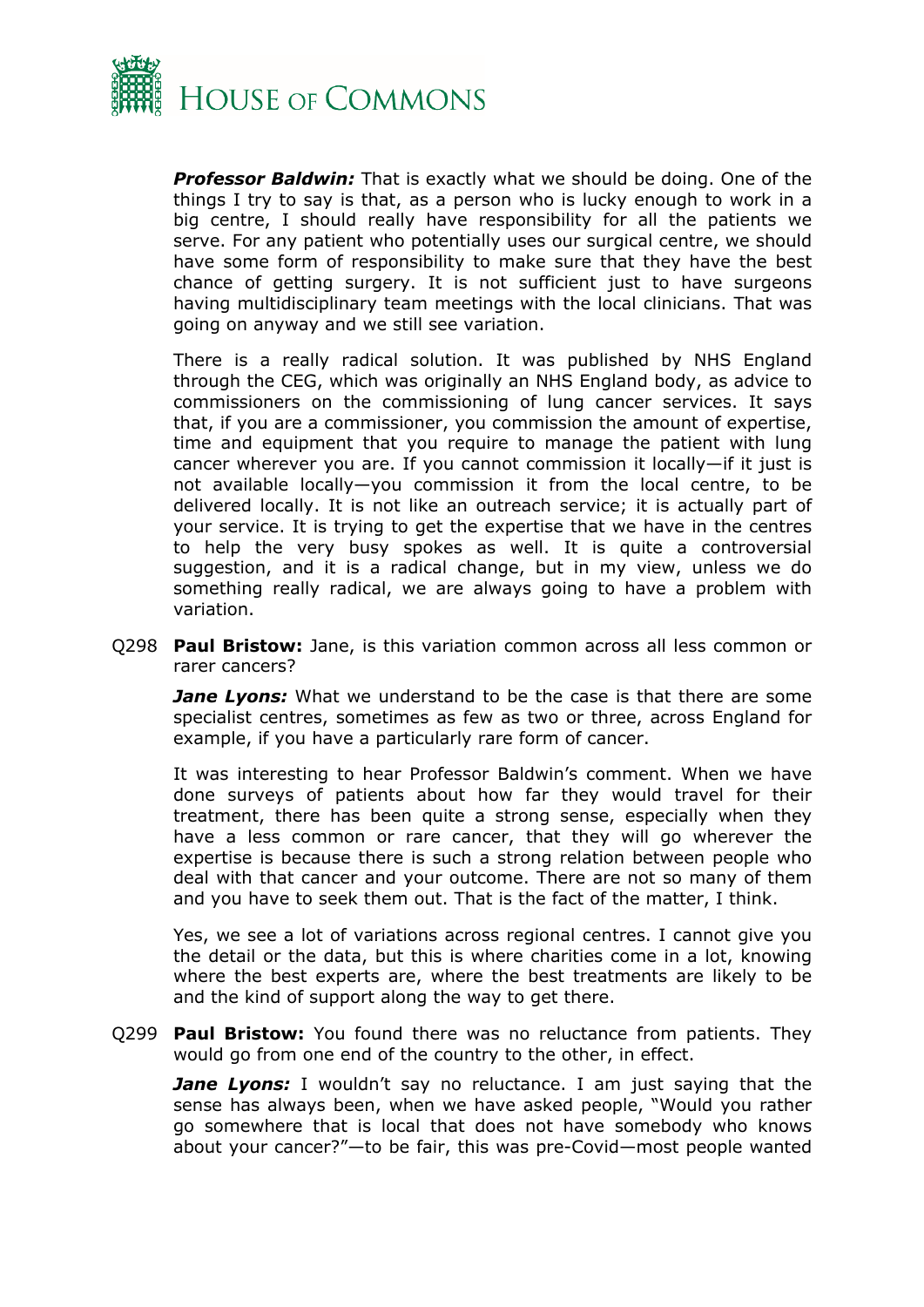

to travel to where the knowledge was. They preferred to and were prepared to, definitely.

Q300 **Paul Bristow:** Anna, similarly, is this variation common among some of the less survivable cancers, in your experience? Is it the same situation?

*Anna Jewell:* Unfortunately, I would echo a lot of what David said for the rest of the less survivable cancers. It is something that we are very concerned about. One big issue is that we have not had enough clinical audits carried out within our cancer types to really understand the variation that has been happening. We have had an announcement that there will be one carried out in pancreatic cancer, which is great. There is one in lung cancer and oesophageal, but not the rest of the less survivable cancers.

The data that we have from health professionals and researchers who have, for example, looked at pancreatic cancer shows us concerning levels of variation. For example, if we look at the levels of people who are inoperable who get chemotherapy, the variation between cancer alliances or chemotherapy rates varies between 25% and 35%. If we look at those who have surgery and adjuvant chemotherapy for pancreatic cancer, the rate of chemotherapy provision varies between 40% and 65%. Those are big levels of variation that we are very concerned about.

We have the same issue when we have specialist centres for pancreatic cancer. Only about 20% of patients will be seen in a specialist centre, with 80% of people being seen in the spoke model that we were talking about. The data again suggests that the treatment people receive in those centres is not always up to the same level in the units outside the specialist centres.

Most recently, we have been looking with Pancreatic Cancer UK at the use of enzyme replacement therapy, which is really important for helping people to stay well enough to have treatment and not become malnourished. Only 50% of patients receive enzyme replacement therapy, when it should be close to 100%. There is much more variation in those who are inoperable and are seen outside the specialist centres.

As a taskforce, we are calling for optimal care pathways, optimal diagnosis and optimal treatment pathways for all of the less survivable cancers so that we can try to ensure that people get fast access to the best available treatment options available. We believe that could make a transformational difference to the outcomes for the less survivable cancers.

Q301 **Paul Bristow:** Are cancer alliances ranked in their performance—audited is the wrong word—on cancer outcomes and other metrics? If they are not, should they be?

*Anna Jewell:* I do not think they are ranked in their metrics for their performance. Where there are clinical audits, obviously they can be used, but not necessarily as a ranking. I guess what is important is to identify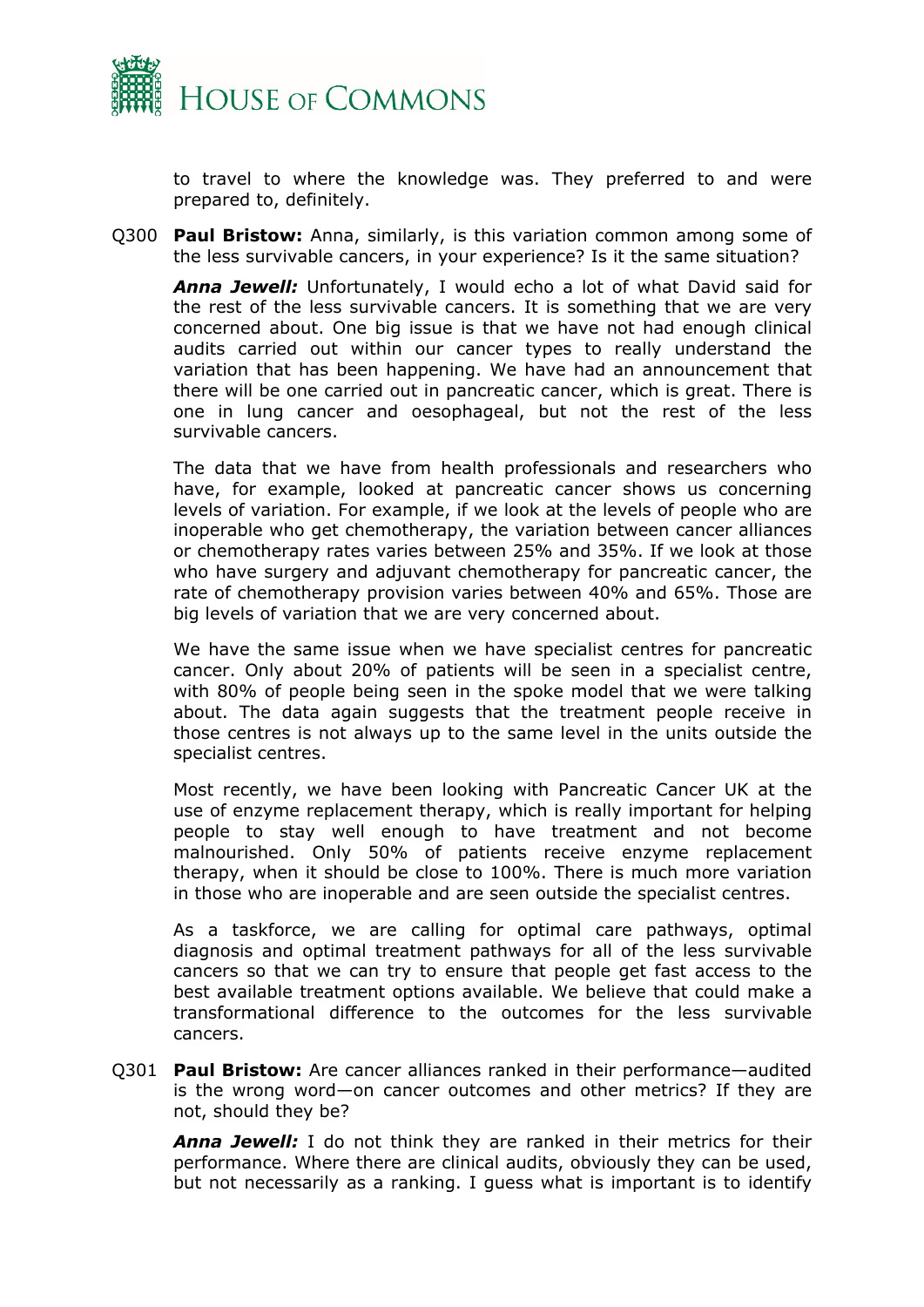

where there is best practice that we can learn from, so that we can look at where it is helping to improve outcomes and where there is poorer practice that we need to be able to tackle.

It is interesting. I sat on the HPB—hepato pancreatic biliary—clinical advisory group at NHS England for a number of years, where we have been putting in place a service specification for pancreatic cancer and liver cancer. We can then use that to audit and track care. Those service specifications have been stuck in the system for quite a long time, getting renewed, and that means that we have not had a chance to see the data that we would like to see in order to look at performance across different cancer alliances and look at where we need to improve care.

Q302 **Paul Bristow:** How long have they been looking at those service specifications?

*Anna Jewell:* I think I am coming up for six years on that group, which is too long.

### **Paul Bristow:** Thank you.

Q303 **Chair:** I have some questions before I come to my colleague, Dean Russell. I am very interested in what you are saying. NHS England's view is that cancer is one of the areas of NHS provision with high levels of consistency across the NHS. They think they do pretty well in cancer care on consistency, so are the alliances working in the way they should? I will ask you all to comment on this, if I may. Please be as frank as you can because it is very helpful for us to understand this as a Committee.

Are the alliances working as they should? Secondly, is there transparency? Do we actually know which alliances are working better or not? Thirdly, how much is it part of the job description for a cancer consultant to be aware of what best practice is in their field throughout the whole system, and are they checked or measured on how much they keep abreast with the very latest things that are going on?

*Professor Baldwin:* Taking the cancer alliances to start, I was the clinical director for the East Midlands Cancer Alliance when it was first set up, and I think the idea is absolutely fantastic. The cancer alliance structure is very good. It is significantly better than the old networks. The process or the way that national bids and money come through the alliance and are bid for was very successful. It was the one reason that the transformation money with the national optimal lung cancer pathway was a national priority. What we did was to produce lots of template bids for all the trusts in the whole country, and they all sent them in. It then became a national priority for all the alliances. That is really good. They are very good at that.

I think that the alliance structure is working very well. The problem is the disparity in the delivery mechanism. We have a workforce who are very challenged, especially in the spokes. Trying to achieve the very high standards that we are setting is really difficult in that setting. That is why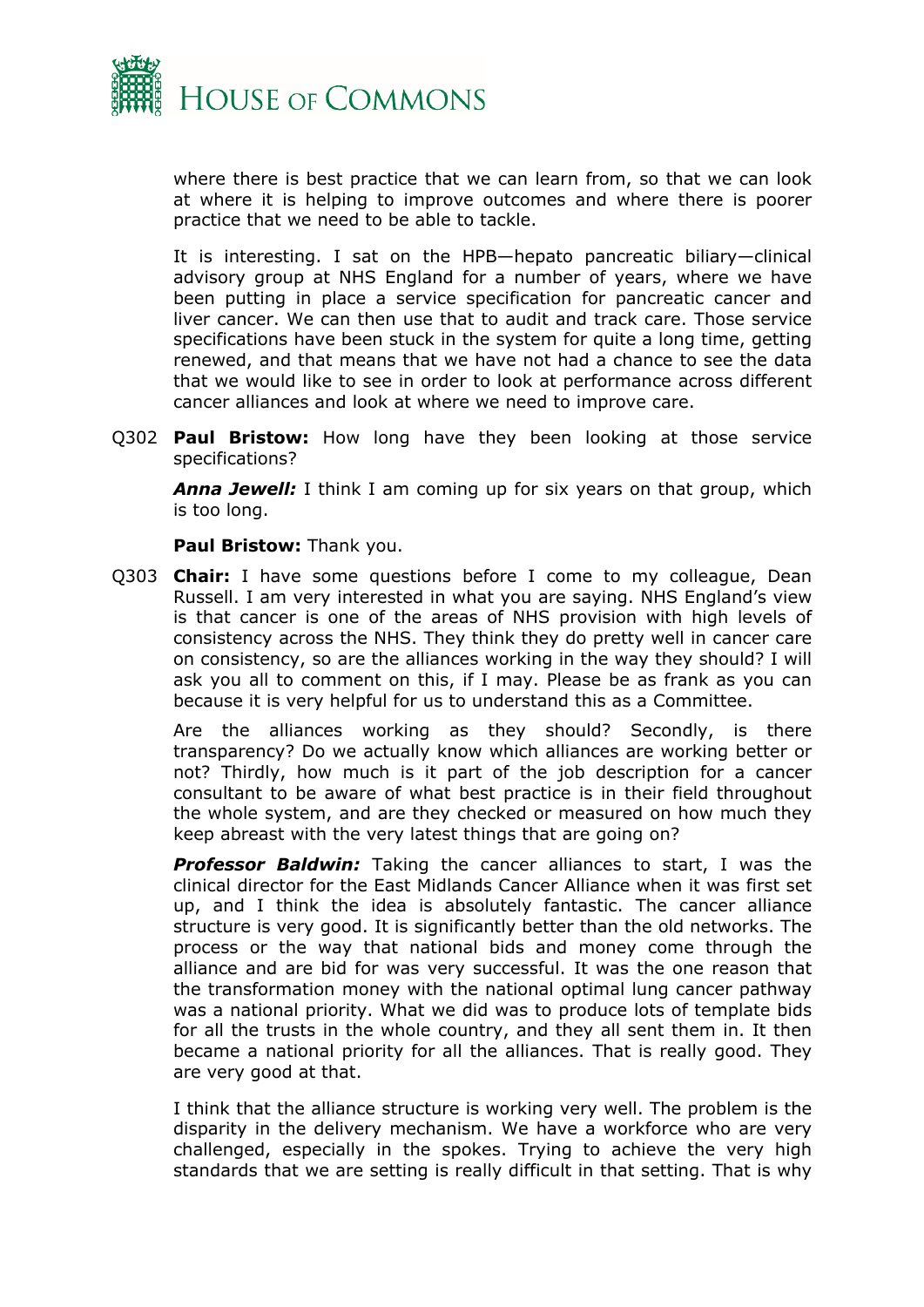

I think we need a slight restructure, to try to help the areas that struggle to deliver what they need to deliver.

### Q304 **Chair:** What about transparency and the consultants?

*Professor Baldwin:* The other thing about the alliances is that there are dashboards available. You can compare the alliances' performances and you can compare individual trust performances. They are there to do that.

There are local audits. Data is very important. The cancer audits are really important. The reason they are important is that they often contain the extra data items that might not be available elsewhere that enable you to control for the confounding factors, so you can get more meaningful data.

Sorry, what was the other question?

**Chair:** Consultants.

*Professor Baldwin:* One of the things that we stipulate in our aforementioned service guidance—the commissioning guidance—is the amount of time required in direct clinical care from a respiratory consultant dedicated to lung cancer. That is a measure of the amount of time you spend on lung cancer. For oncologists, radiologists and all the other professions, we have said that at least a third of their clinical time is to be spent doing lung cancer. In answer to your question, no, people are not checked regularly on the way they are abreast of the latest guidance. That would be very difficult, but our service guidance at least says that you are meant to be doing it often, and therefore you are likely to be more of an expert.

Q305 **Chair:** Thank you very much. Jane and Anna, do you agree with Professor Baldwin's characterisation, that the principle of the alliances is great, but the delivery networks underneath them are patchy? I think that was basically what he was saying.

**Jane Lyons:** Broadly, absolutely. Professor Baldwin also touched on the workforce issue. It is much more difficult to recruit people to some areas than others. I absolutely agree that the principle of the alliances is right. Some things are really starting to work quite well. There are some good, targeted initiatives going on. Then again, we come back to the overarching thing that has remained unspoken thus far about having the workforce to deliver on it.

On transparency, perhaps I could comment on this point as well, Chair. Speaking from a charity perspective, Cancer52 has 103 charity members, all of whom have an enormous amount of expertise and specialist knowledge in their particular cancer sector. From our point of view, we would like to be able to know who to talk to within those alliances, where they are best placed, who we should be thinking to and where our members should be networking to. One of the asks that we would like to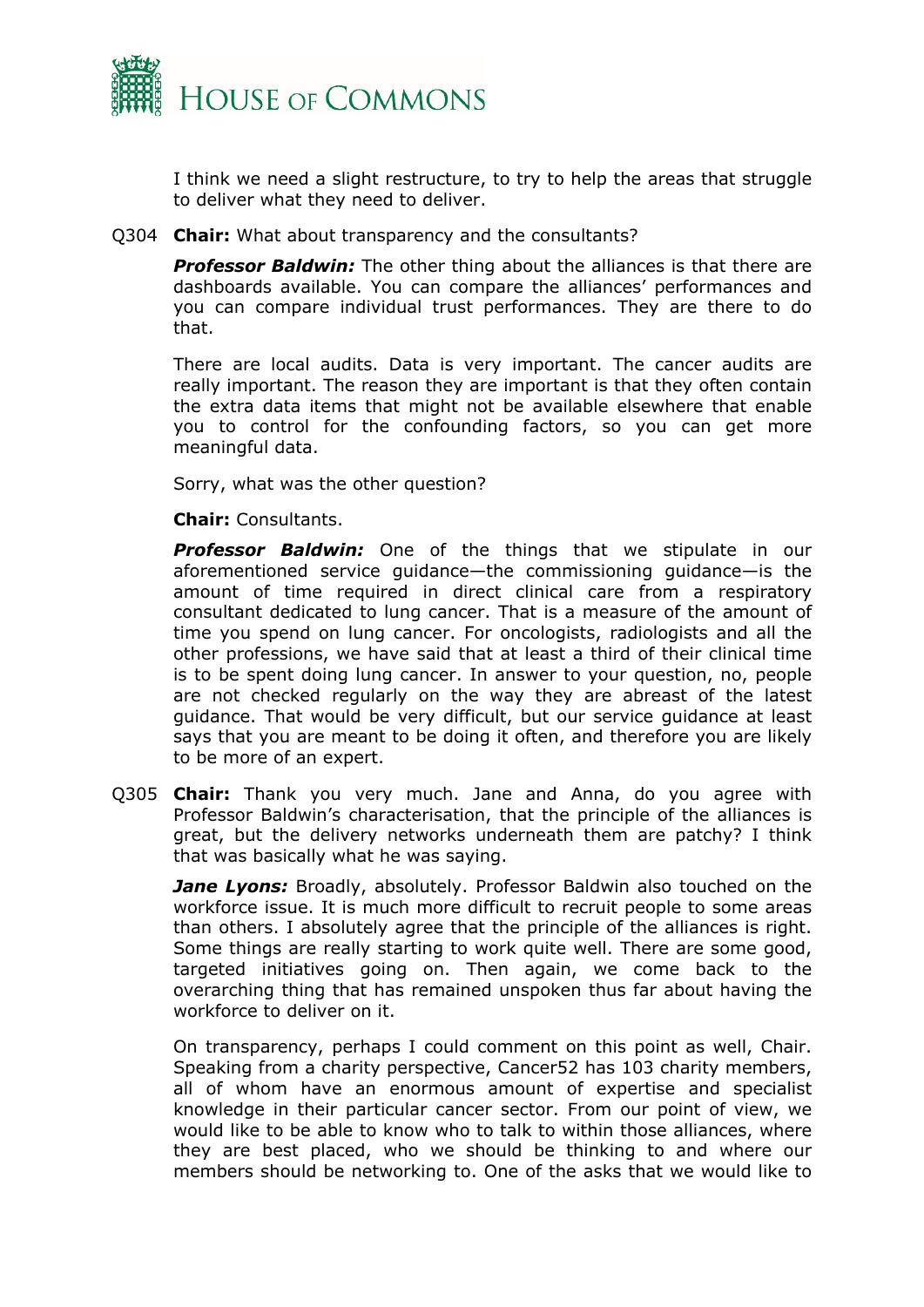

be considered would be that there would be somebody in an alliance with "rare and less common cancer" in their job title. Then it is part of their responsibility to focus on that, and we at least know where to start the networking. It is an offer of expertise as well, but transparency-wise that kind of aspect is currently a bit difficult.

*Anna Jewell:* I echo most of the points made by Jane and David. The less survivable cancers represent a quarter of all cancer diagnoses and a staggering half of all cancer deaths. We have a five-year survival rate of just 16% for the less survivable cancers overall.

The cancer alliances are a good idea and a good structure, but one of the issues is about prioritisation of these diseases, and prioritisation within cancer alliances of the need to make improvements for the less survivable cancers. Often, when there is national cancer policy or when there is funding, sometimes the less survivable and the rarer and less common cancers are not always at the front of the queue for new initiatives. We often introduce them for the more common cancers first to see how they work, before they are then moved on to the less survivable cancers. This is where we have seen issues such as not having enough clinical audits to have transparency of data, and things like ensuring that we have the optimal pathways that I talked about before.

One of the issues is making sure that we have the priorities of those right in cancer delivery. Transparency of data is a big issue for all of the less survivable cancers. We have issues getting hold of the data that we need. There can be big gaps in the data—big gaps in staging data have been a big issue for us—so that we can really look at the progress we are making.

On your final point about the consultants we talk to, we work a lot at Pancreatic Cancer UK in particular with health professionals working right across the UK and in England at specialist centres. A lot of those consultants are very keen to try to make improvements in the care that is delivered, not just at their specialist centre but at the spokes and units that feed into them. Again, I think it is about workforce and capacity to enable them to do that, and making sure that they have the time and the capacity so that people get the best care wherever they are treated.

**Chair:** Thank you.

Q306 **Dean Russell:** This session is deeply personal to me. Over the past two years I have had family, friends, colleagues and constituents who have had various forms of cancer. Some of them are no longer with me. Some of them miraculously are. I have seen from the outside the whole pathway and the impact that cancer has on individuals.

From a patient point of view, could you explain this? Most people do not go to their GP thinking they have cancer. It is probably one of the rare times when they have not looked it up beforehand. Most people go in with a thought of their diagnosis. From a basic level, when a patient goes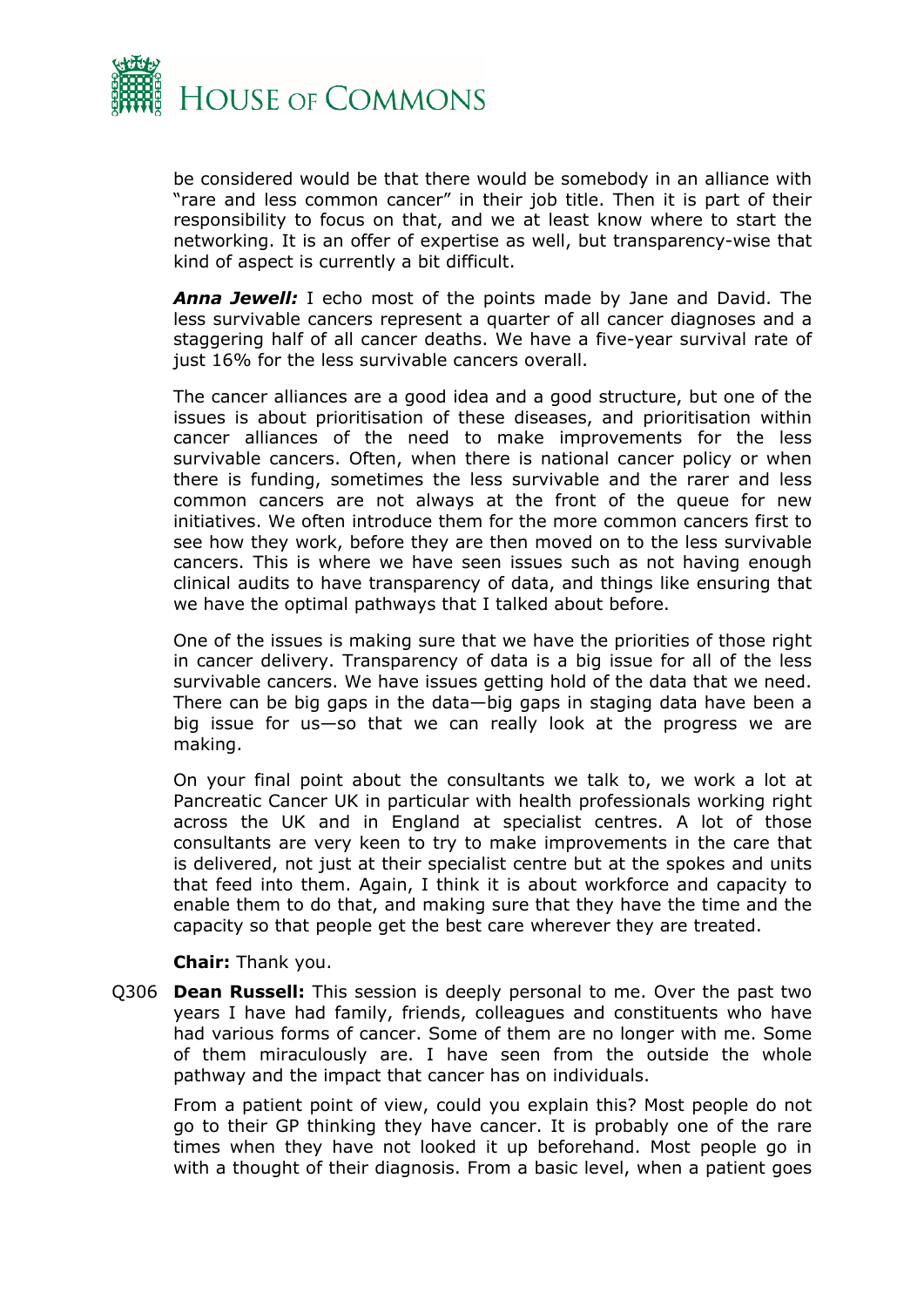

to the GP what is the process there to get to the point of a cancer diagnosis, especially a rare cancer diagnosis?

*Anna Jewell:* For the cancers that I represent, quite often people go to their GP with what can often be seen as vague symptoms. It might be back pain, bowel problems or headaches. Those are often put down to a lot of other conditions, particularly if people are younger or they do not fit the profile. What we hear about far too often are people going back to their GP over a number of months, or even years, saying that they are starting to feel worse, but they are not being referred. That is often because, although we have some excellent guidelines and referral for cancer patients through normal routes if you have a red flag symptom, if you have one of those vaguer symptoms it can often be put down to something else. They might see a number of different specialists before they are diagnosed with the right cancer.

That is why we think it is so important to have the rapid diagnostic clinics that have been brought in, to try to speed up diagnosis and have a place for someone with vague symptoms to be referred to, so that they can try to speed up the pathway and stop the traumatising issue where people often keep going back to their GP. Particularly when they are diagnosed when they are no longer operable, and they are terminal or metastatic in their disease, to feel that they were going back and back to see someone and that diagnosis was missed is devastating for them and their family. It is something we hear about all too often at the charities I represent.

What is crucial is the investment that we need to find better ways to diagnose and test for these diseases earlier. It is important that we bring in issues such as lung cancer screening, where we are starting to see the use of cytosponge for Barrett's oesophagus disease, which is an early precursor of oesophageal cancer. There is surveillance that can be carried out for liver cancer for a lot of patients who have cirrhosis. For cancers such as stomach, brain and pancreatic, we need more investment in developing biomarkers that can help pick up those cancers at a much earlier stage, when they are not advanced and when we can treat them.

Q307 **Dean Russell:** In terms of the barriers that you have seen for patients those who go back and back—is there a pattern? Is it because the GPs either are not picking up on it or do not know the pathways to get them referred? What is the barrier? I would imagine that, if a GP thinks a patient could have cancer, they are not going to not want to refer them. What do you think the barrier is?

*Anna Jewell:* One of the barriers is that we have to be honest and know that, within a GP's career lifetime, they will only see a few each of most of the cancers I represent. We need better tools to help GPs. The use of decision-making tools can help people; they put in the symptoms and see the risk of cancer. As I say, we need different pathways into vague symptom clinics that they know they can refer people to. They might pick up cancer or another condition. We need better pathways where GPs can refer people who are coming back to them.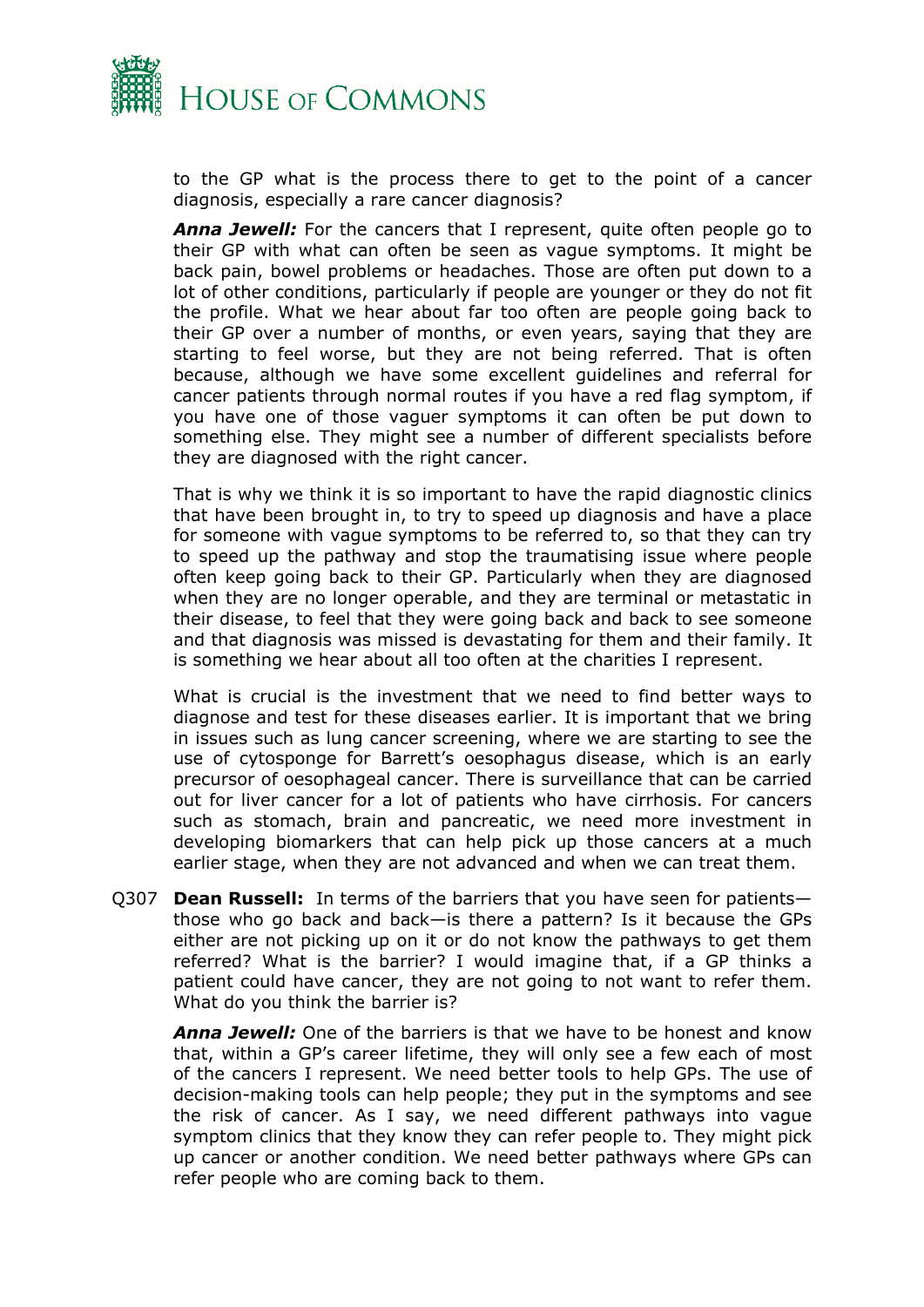

We probably need a system where we make sure that people do not come back and back a number of times. If people come back a couple of times, they need to be referred to something like a rapid diagnostic clinic. I think that would make a huge difference. We need the development of tests to help GPs to better triage, to indicate which patients, through a blood test, need to be referred for further tests, investigations and scans for cancer. That would really help.

Q308 **Dean Russell:** Jane, if I may, I will ask you the same question. Obviously, you work with a huge number of smaller charities. Is that the story you hear as well?

*Jane Lyons:* Anna has described very well the visit to the GP experience. I would just add that what I think would be helpful—there has been some work on this—is to try to build awareness of rare and less common cancers among the general population. Through the NHS Help Us, Help You campaign, there has been a focus recently on abdominal and urological, which has helped, because they are vaguer than everything else. If we had a more empowered and powerful patient population touch wood, they are not patients now, and frankly I agree with you, who wants to be one? I don't—and if they were better informed and could explain themselves a bit better, that would be helpful. It is about broader knowledge and awareness. It also might help people who work in primary care. Anna has quite rightly identified that some people will only see certain cancers two or three times in their career. I suggest that we support those awareness campaigns.

In many ways, cancer is still a disease of age. We are talking about a population that does not want to bother their GP. As Professor Baldwin has already referenced, the stay-away from the system messaging was pretty strong during Covid. We need to try to support people to come forward, and we need better knowledge and awareness-tracking of what people do know. They do not want to make the phone call because they do not want the news even if they get it. They at least need to come forward a bit earlier and we need to get across the message that the sooner you get there, honestly, even if it is not what you are hoping for, probably the outcome will be better. I know that is hugely sweeping and generic, but that is the message that needs to come through.

Q309 **Dean Russell:** In terms of those symptoms, is there anywhere online where you can check? I did a lot of work on websites for the NHS years ago. I remember that there were thousands of websites, all for the same thing and all telling you different information. Other than the NHS website, is there a source to go to?

*Jane Lyons:* You have to understand that putting in something that specifies a cancer and a type of cancer, which is even worse, you are mentally well ahead of where you are before you get to the GP, so to speak. There are some trials going on. Most of our member charities have a patient support helpline, so once you are through the system and know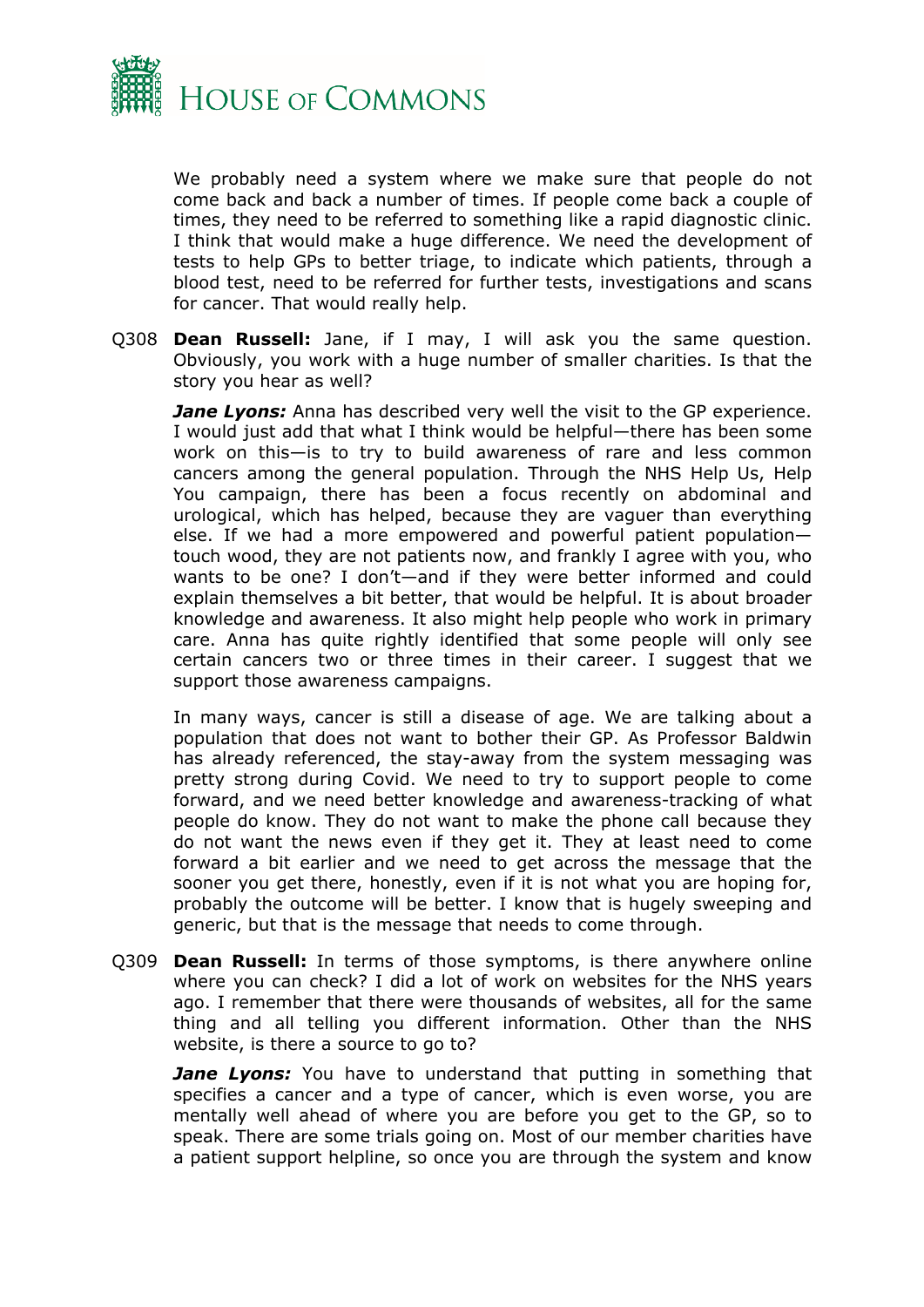

what you are facing, there is a good deal of support. That plays very much to the point Katy made about support as you go through.

It is not just symptoms helplines, although there are a good many. There are some trials going on among alliances for cancer symptoms hotlines, which I believe is what they are called. We are sharing information from the charity sector, having had a lot of experience in that, with the alliances. We are sharing learning sessions and hoping to make those better. Yes, there are, but I think I would caution too much about googling things that you are not sure about.

Q310 **Dean Russell:** Yes; I am always wary of that.

*Jane Lyons:* It is a balance. Some people are happy googling and others are happier not.

Q311 **Dean Russell:** It is a rabbit hole of misinformation sometimes.

*Jane Lyons:* Indeed.

Q312 **Dean Russell:** I want to ask a slightly different question. I have a constituent—I have heard this many times—where there is a trial drug or something in another part of the world that they cannot access in the UK, and they have to do fundraisers to raise tens of thousands of pounds sometimes to be able to access it. Is that something you see regularly, and is there a way of solving that problem, so that if there is a potential solution somewhere else, it is not forcing people in the UK to have to fundraise to access it? Do you have any thoughts on that from your experience?

*Jane Lyons:* It is a very upsetting experience if that is the case, and it has sometimes been the case. From a patient perspective, I would try to urge a bit of caution on that. What it touches on, though, is the requirement to try to speed up access to the newer drugs in England and the UK. That takes us to a whole other range of how NICE works or does not, and the MHRA. If you are in that situation, it is extraordinarily sad. Industry can step up and help more if that is the case; maybe it is not their drug or maybe it is. I think there are all sorts of potential solutions. It is very sad if you feel you have to take an, often, younger member of the family out of the system.

Q313 **Dean Russell:** Professor Baldwin, I am interested in your take. Obviously, everyone seems to know about lung cancer but no one seems to want to go to the GP with a cough, especially if they have had it over a period of time. From your perspective, are you also seeing a lack of pathways from GPs through to the experts, to the end diagnosis and so on? Is that rooted in people not coming to the GP and explaining the symptoms? I would be interested in your take on all of this.

*Professor Baldwin:* Yes, absolutely. Before Covid it was a problem, in the sense that people were afraid to recognise symptoms. They were afraid to take that step and go forward. They are often from deprived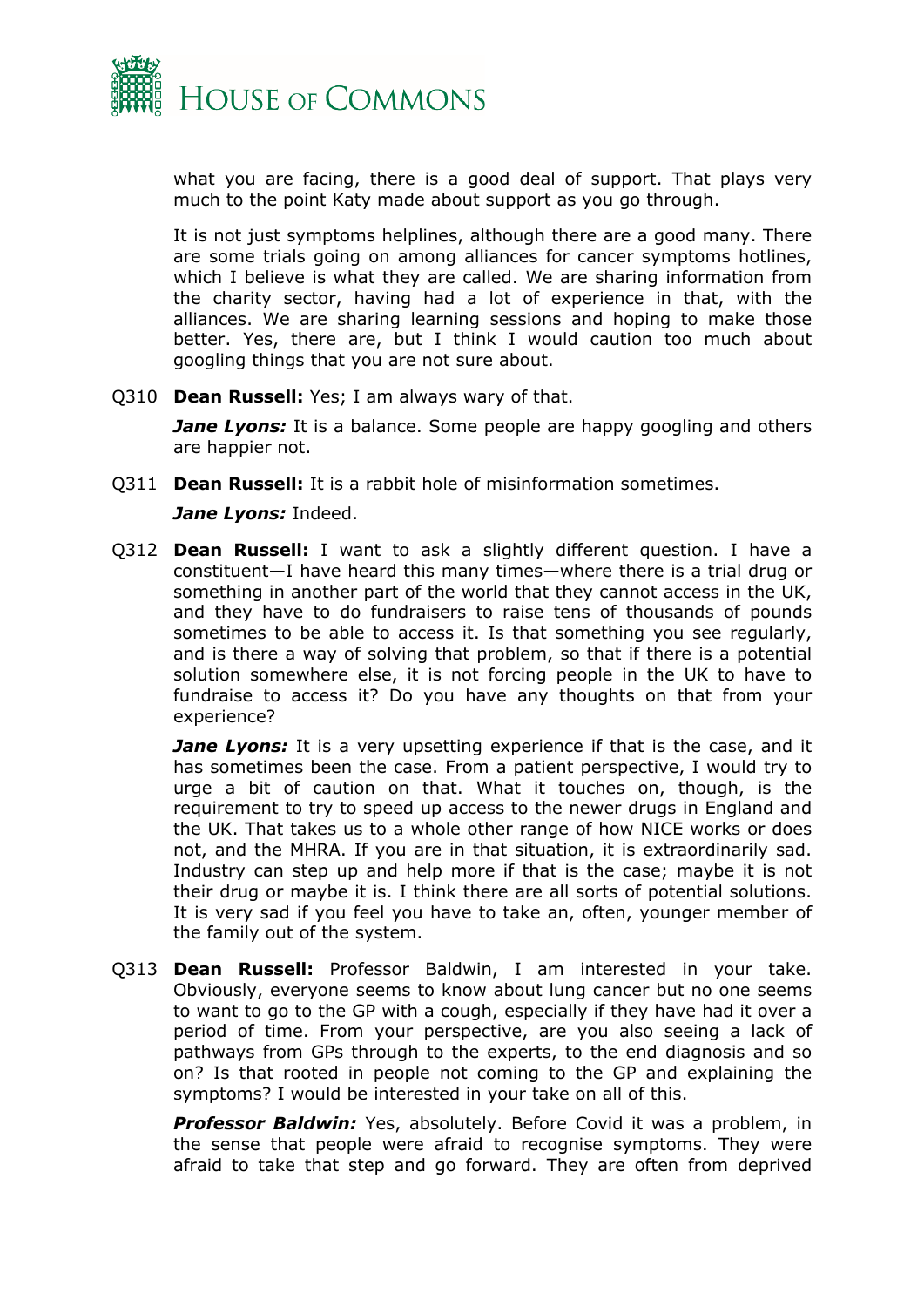

groups as well, so they do not necessarily access their GP services very easily. They are quite often not insistent. It is not an easy thing, as we all know, to get to see a GP. There are barriers anyway.

Once the GP is involved, things should progress. There are still delays in clinic. I see it all the time. I have been in lung cancer for quite a long time, but with Covid it was like working 20 to 25 years ago. That is what it was like, with late-stage disease and horrible presentations. There were all sorts of things that we had actually forgotten about because we have made so much progress on the early diagnosis pathway. We can go so much further, though. We need easy access, as I am trying to emphasise. It has to be linked with the awareness programme, so that people know that if they finally recognise that they have a symptom they have to sort out—it may not be cancer—they can get in easily. That is the crucial thing. That is the first step, and very important.

Q314 **Dean Russell:** In the UK where do we sit globally? For anyone who is worried, is diagnosis in the UK good compared with other countries? Where are we in comparison?

*Professor Baldwin:* The international cancer benchmarking partnership is the study to go to. That shows consistently that early diagnosis is one of the leading things that we do not do terribly well in the UK. That is one of the main reasons why we are behind other equivalent countries.

We also diagnose more of our cases. The international cancer benchmarking partnership is based on registry data, with very good registry, but if you never make the diagnosis you do not register them as cancers. We have shown that, if you increase the number of chest X-rays as a general practitioner, you detect more lung cancer and, importantly, more people who have a very short survival. There is a lot of cancer that we do not necessarily recognise. I think in other countries that may not be recognised. That might be part of the explanation. The main explanation is that we are just not very good at diagnosing early. I think that is the key.

#### **Dean Russell:** Thank you.

Q315 **Lucy Allan:** Professor Baldwin, your testimony throughout this session has been truly shocking about the impact of Covid on the failure to diagnose lung cancer. I have been quite taken aback by some of what you said. Can you tell us what is being done now to try to address that, and to bring us back up on a par with other cancers?

*Professor Baldwin:* Absolutely. It has been devastating for me as well to see all the work that we have done over the last few years being undone. One of the things I have written about is to say that we cannot let this pass without something positive coming out of it.

There are lots of positive things. The use of digital media is so much better. We have almost been vindicated in what we are doing. All that we have done so far has worked. When you take it off, it stops working, so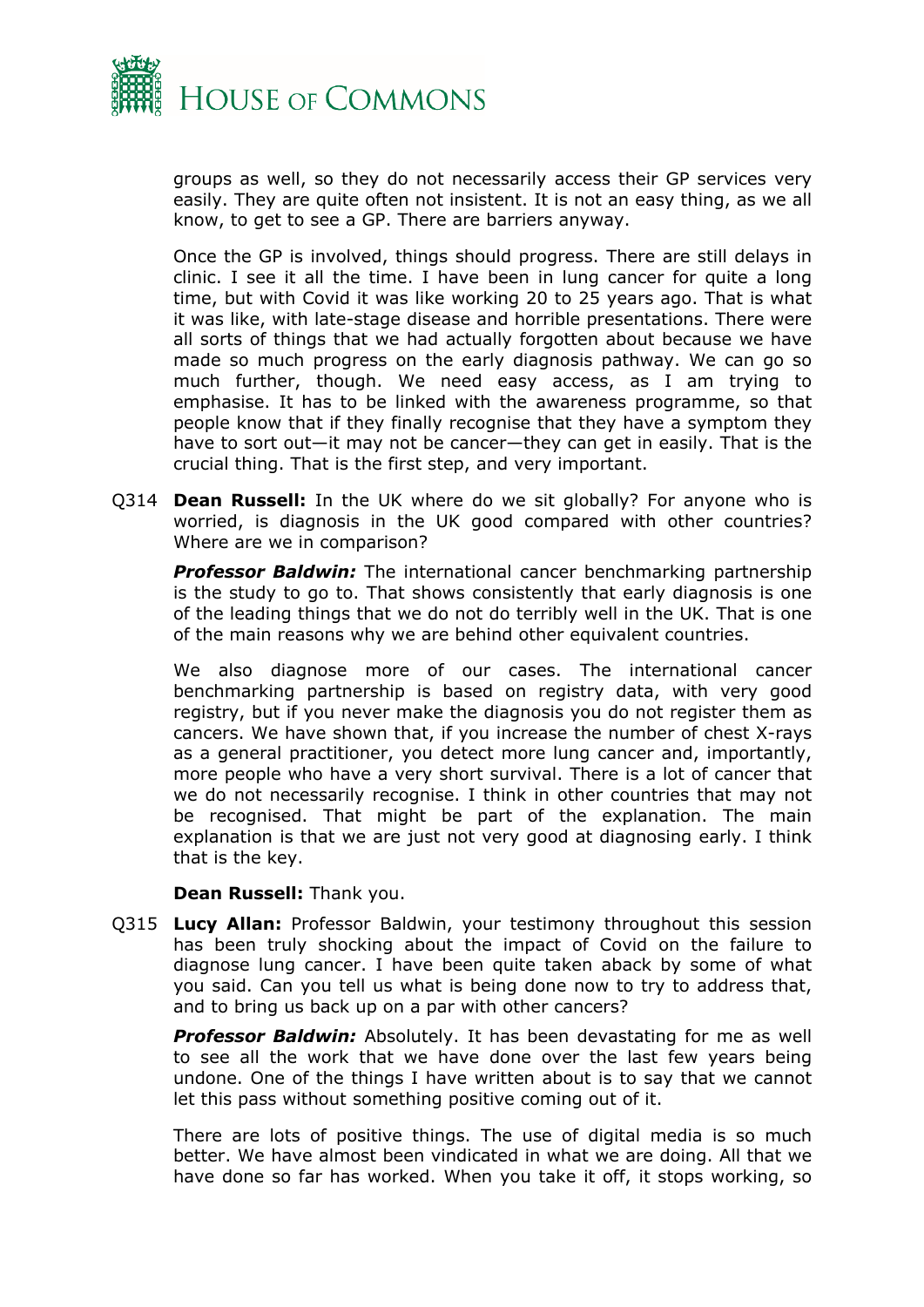

we need to do it even more. We need to get the CT screening programme up and running and at scale. We need to take the early diagnosis initiatives seriously and maximise the use of the optimal pathways. If we do all of that, and scan more people through the diagnostic centres, we will fix it again. That is what we need to do, and that is what we are determined to do.

**Lucy Allan:** Thank you.

Q316 **Paul Bristow:** NICE is undertaking a methods review into access to technologies and drugs. Do you think that what NICE has proposed so far is ambitious enough?

*Jane Lyons:* No, but it is extraordinarily complex, and they have left the door open. We have responded from the point of view of patient voice and patient involvement as our particular ask. I think that we could move faster. I think we could have more resource put into NICE to ensure that the patient voice is heard better. That is my answer from our point of view.

*Anna Jewell:* I echo that. It is really important that we ensure that the patient voice can be heard. We have struggled sometimes in the past with smaller patient populations, where the treatments that come through NICE for our diseases, like pancreatic cancer, were only adding a couple of months of extra life, unfortunately. That is not always considered cost-effective enough, but for something like pancreatic cancer even two more months of extra life can be incredibly important to people. It is also incredibly important that we try to get more people into trials.

Unfortunately, for the cancers I represent we simply do not see enough new treatments coming through NICE at the moment. What we really need is investment in research to get new effective treatments and new treatment targets for our diseases. I wish we saw more treatments coming through NICE.

## **Paul Bristow:** I will leave it at that.

**Chair:** Thank you. We have had a very good discussion about rarer and less survivable cancers. We are very grateful to you for sparing the time this morning. It has been very informative. Thank you very much indeed, Anna Jewell, Jane Lyons and Professor David Baldwin. We will feed your excellent testimony into our report, which we will publish early next year. Thank you very much indeed.

## <span id="page-20-0"></span>Examination of witnesses

Witnesses: Professor Shackley, Ian Vousden and Sarah Stevens.

Q317 **Chair:** As our final panel this morning are finding their seats, I welcome Sarah Stevens, deputy director of the National Disease Registration service at NHS Digital; Ian Vousden, programme director of the Kent and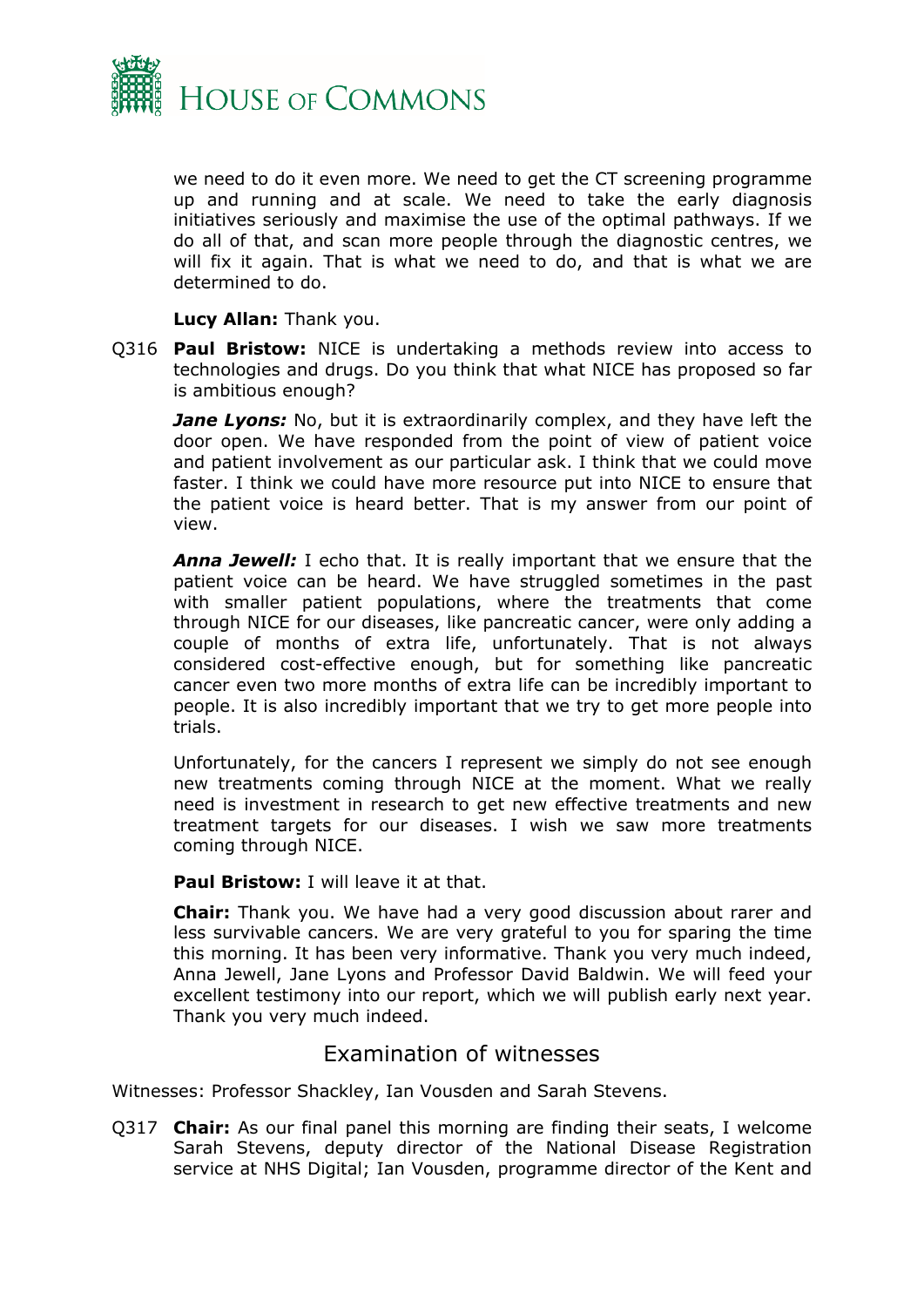

Medway Cancer Alliance; and Professor David Shackley, director of Greater Manchester Cancer. Thank you very much for joining us this morning.

Sarah Stevens, perhaps I could start with you about the issue of variation. We were hearing in the earlier session about variation when it comes to rarer and less survivable cancers, and how even though best practice might be well known at the top of a cancer alliance, delivery at the lower levels is not always consistent.

I wondered if there were also regional variations. If you look at cancer survival rates as a whole, are there some parts of the country where you are more likely to survive cancer than others?

*Sarah Stevens:* In England, we have 327,000 new diagnoses a year. That is on average about 900 a day. We have obviously seen an improvement in survival over time, in both one-year and five-year survival, for all cancers and for both sexes, except for bladder cancer.

We see variation by cancer alliance on the one-year survival rates. The minimum would be a variation from breast cancer at about 1.5 percentage points, to 13.1 percentage points for brain cancer. That is the range that we see over the one-year survival rates.

Q318 **Chair:** Can we quantify what the regions are. Which regions have the best survival rates for brain cancer and which regions are less good?

*Sarah Stevens:* That is a very good question. I do not have the data to hand for the specifics on the alliances, unless my colleagues can tell me, but I can get it to you.

Q319 **Chair:** Could you send that to us for the report? Basically, there is not a huge variation in breast cancer, but for brain cancer there is the biggest variation.

*Sarah Stevens:* Yes. That is the tumour type with the biggest variation. Brain cancer is one that is typically more likely to present in emergency presentation than through the two-week waits. That is where we see the greatest variation in survival.

Q320 **Chair:** What is the reason for that?

**Sarah Stevens:** I would have to go to my clinical colleagues to answer that. As I say, we know that brain tumours are more likely to be an emergency presentation than a two-week wait. It affects younger age groups rather than older ages.

Q321 **Chair:** Ian Vousden, in Kent, your area, are you conscious of differences between your performance and the performance, say, in Manchester, which we will come to in a minute? Are you conscious of variation within the area you are responsible for? If so, why? And thank you for joining us.

*Ian Vousden:* No problem. Thank you for inviting me.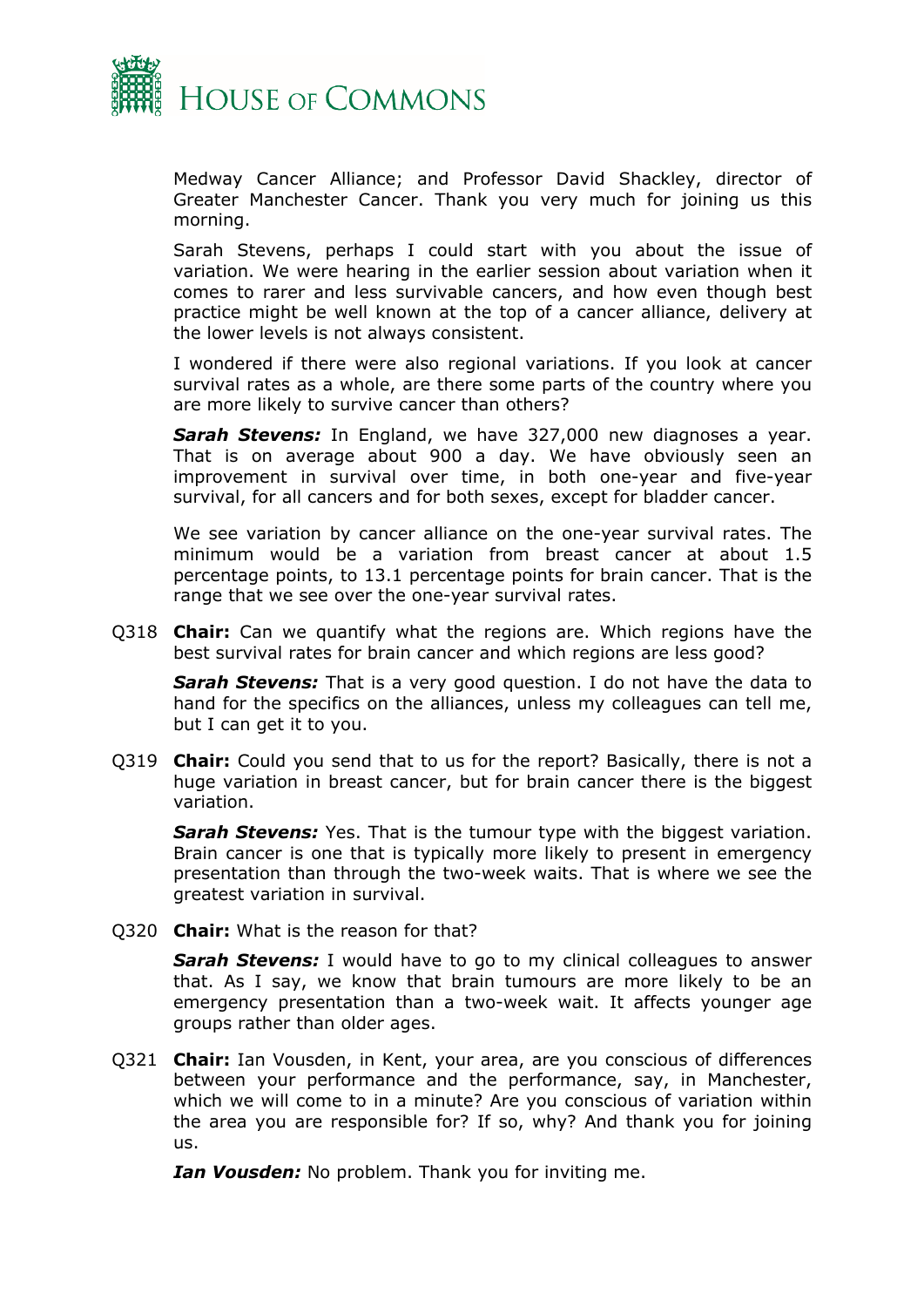

One of the fundamental issues and reasons around this variation is very strongly linked to deprivation. Within alliances there is a very strong link between areas of deprivation and subsequent early diagnosis and outcome of cancers. I think that is fairly prevalent across the board.

From a performance perspective, particularly in relation to the constitutional standards, the performance in Kent and Medway has been particularly good and has improved significantly over the last 18 months, particularly around our 62-day cancer performance. We have done a lot of work on supporting improvements in our prostate cancer pathway. Over an 18-month period, in Kent and Medway we went from being one of the most challenged cancer alliances, from a 62-day performance perspective, to being one of the best.

Q322 **Chair:** Are you back to pre-pandemic levels for your 62-day?

*Ian Vousden:* In our performance? No, we are just below that.

Q323 **Chair:** One of the things that we were discussing in the earlier panel—I will ask you and then I will ask Professor Shackley the same question—is trying to understand how good the system is at spreading best practice. If you are looking at this from the outside, you would say that for something like brain cancer there is established best practice that the top consultants at UCLH or the Christie will all know about. They say, "Well, can't you just spread the message everywhere?" Why does that not happen?

*Ian Vousden:* I can only speak for my local area in relation to that. From a cancer alliance perspective, we have what we call tumour groups established for all of the major tumour types, cancer types, in Kent and Medway. Those groups of clinicians get together twice or three times a year to discuss best practice in relation to how pathways are going to be managed within a local area.

That innovation and clinical best practice tends to spread across the clinical community. There are some potential challenges around delivery, as we heard earlier, in how systems are set up and in moving some of that work forward. Across the clinical community, generally speaking, there is fair consensus on how some of those pathways should be delivered. Then it is around the subsequent implementation, agreement and commissioning of the pathways.

Q324 **Chair:** Before I bring in Professor Shackley, let me ask you a much more general question. Why do you think that they have higher cancer survival rates in Denmark and Australia?

*Ian Vousden:* From my perspective, one of the things that is often referenced in some of the international cancer benchmarking is that some of that data is quite old now in relation to some of the outcomes. What I would say from a local perspective, in relation to the work we are doing in Kent and Medway, is that there is lots of innovation and lots of work to support improvements in cancer pathways.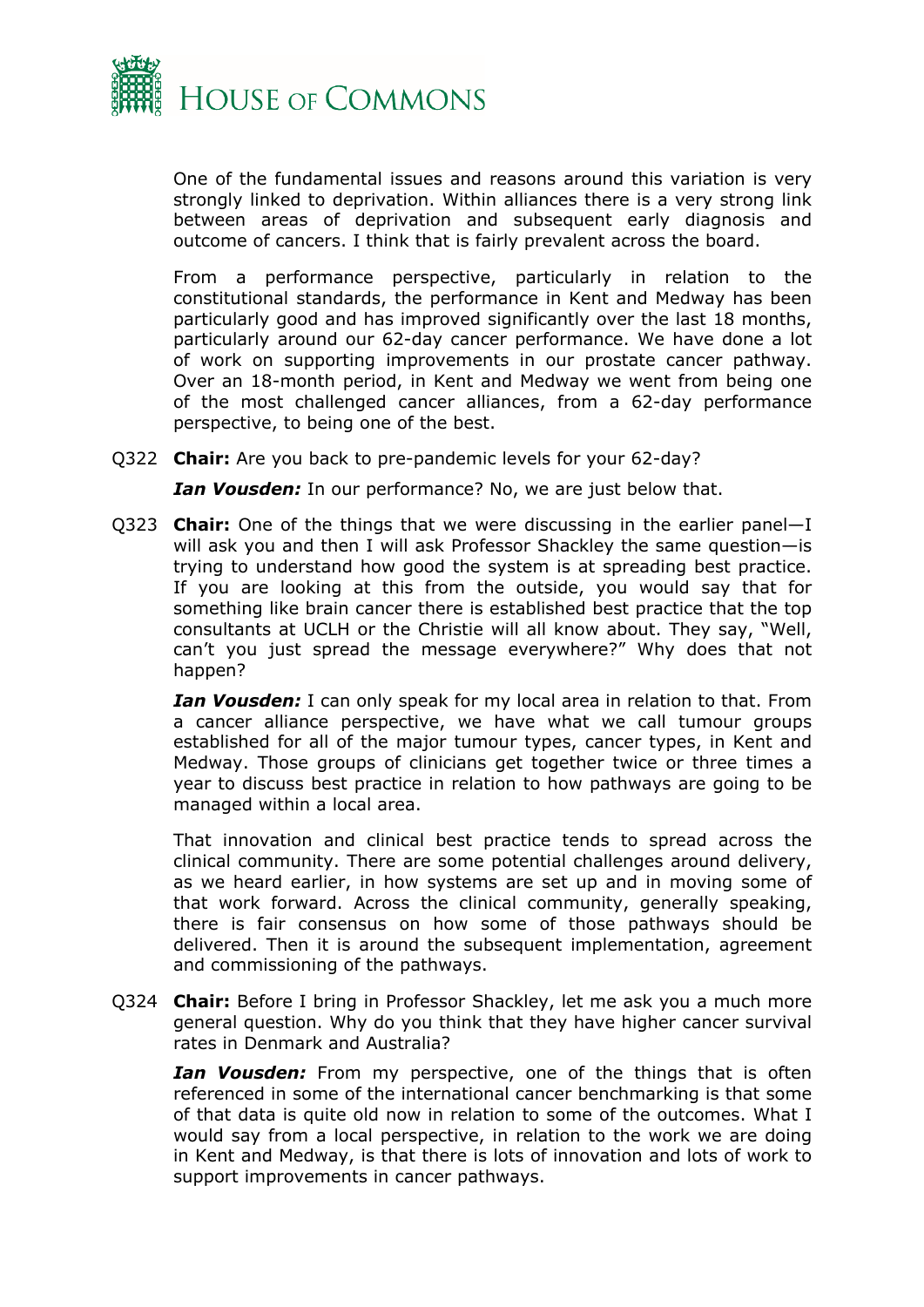

I just caveat the point that I think some of that data is relatively old. There have been improvements made since some of the data has been looked at in the international perspective.

Q325 **Chair:** I appreciate that you represent the NHS, but I used to be responsible for the NHS and I am a little bit sceptical about that answer, I have to be honest. It is impossible to challenge it. What I found people on the inside of the NHS used to say was, "Of course we are getting better," and we usually shout about the improvement in cancer survival rates, but other countries are also getting better. What people generally acknowledge—say, Professor Sir Mike Richards—is that cancer survival rates are higher in Denmark and Australia, which are the places that we benchmark ourselves against. They are often higher in America too, which is not a health system that we generally admire.

Let me bring in Professor Shackley. I would be interested in your perspective, and on the deprivation point we heard about earlier. I am sure you will have something to say about that.

*Professor Shackley:* Thank you very much for having Greater Manchester here. I think I would echo Ian's comments about deprivation. We have to be clear that there is a massive impact from deprivation on cancer outcomes. In early-stage diagnosis, one of the key markers that is in the long-term plan at stages one and two—the more treatable cancers—and in the quintiles of deprivation, is that the most deprived have 48% at early stage, whereas the least deprived have 59%. That is across the country. There is a huge impact from deprivation. We are more deprived in Greater Manchester than others. You will be familiar with STPs—the areas across England that will become integrated care systems. There are 42 of those; Greater Manchester is the 39th most deprived. As well as deprivation, it is lifestyle. A marker of our lifestyle in Greater Manchester is the smoking rate. We were hearing about that before with lung cancer. We are 2% above the English average and 39th out of 42, so we are not doing particularly well.

We have that at the Greater Manchester level, and each of our localities or CCGs also has deprivation pockets and affluent areas. When we have looked at it, we can see that there is some association with deaths. In the more deprived localities, like Oldham, Rochdale and so on, the one-year overall pooled survival that we heard about before is lower in our area in Greater Manchester.

I want to talk about the second point you asked, which was the difference between alliances. For some reason, Greater Manchester was quite poor on pooled one-year survival. We were 4% behind the England average about 15 years ago and now we have drawn level, on the last figures, so you can make a difference with targeted action.

On your final point about spreading best practice, I think that is where the alliance really comes into its own. Without the alliance, you do not have a mechanism, a convener or an expert in a system to actually talk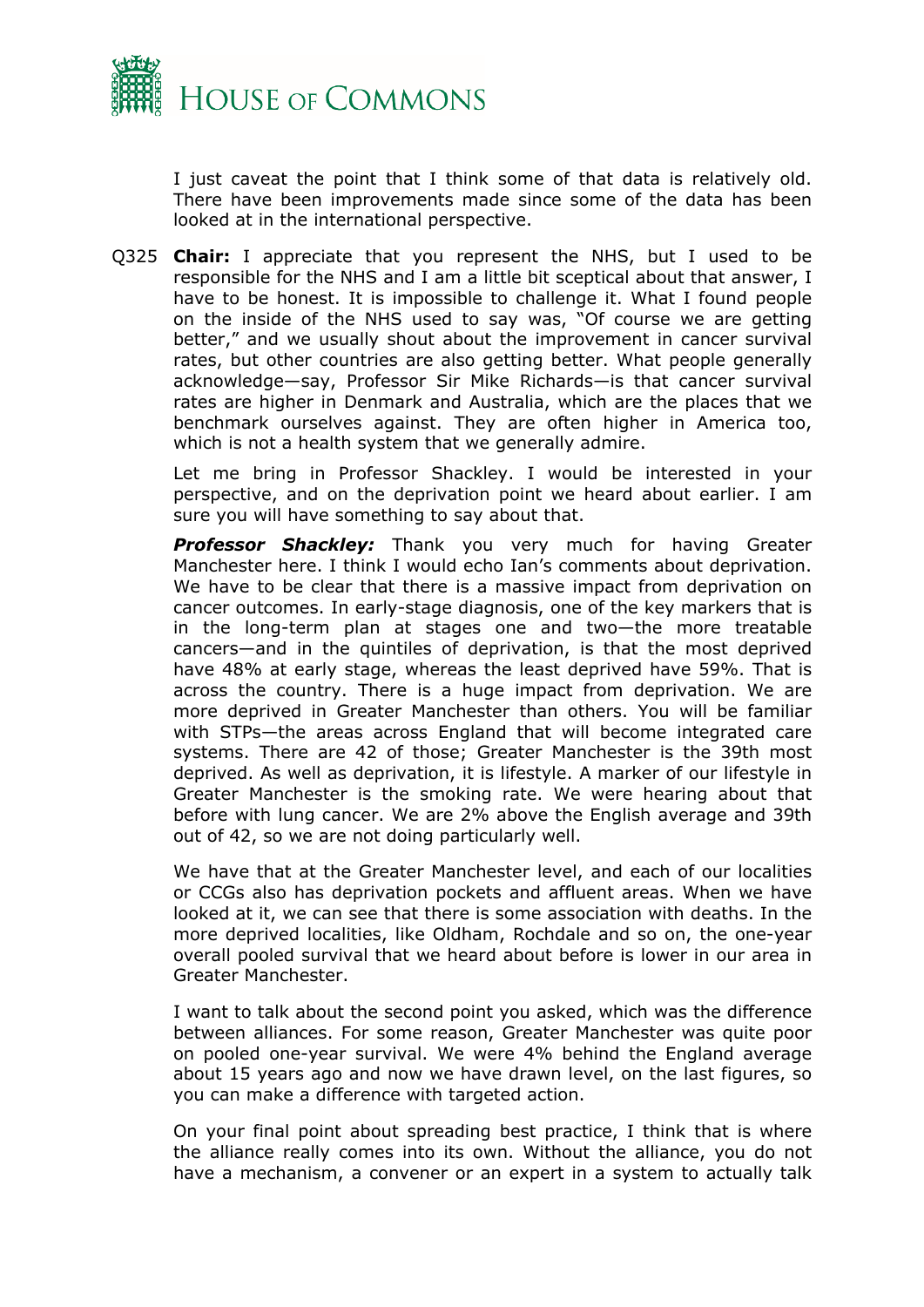

about cancer. You just have individual providers and commissioners. An alliance brings people together around the cancer question.

We have had an alliance in Manchester for nine years. One of the big things that we have been doing is pushing innovations that we want everyone to do; FIT testing would be a good example, recently, to triage. Also we promote by bidding for money innovation ideas such as Prehab4Cancer, where we have put 2,000 patients through a specific prehab programme to optimise their care, particularly in lung cancer and colorectal cancer, so that we can get patients fitter for their interventions. That is a targeted approach, and then we would roll it out across. An alliance is essential to that spreading of best practice.

Q326 **Chair:** I think you heard the whole of the previous panel. Having heard that, are you confident that the cancer alliances are as good at spreading best practice for the rarer and less survivable cancers as for the more common ones?

*Professor Shackley:* We can always do better. As in Kent and Medway, since 2013 Greater Manchester has had pathway boards. We have appointed independently clinical leaders to look after certain disease areas within cancer. Of course, we have lung cancer leads, bowel cancer leads, breast cancer leads and so on. We also have the haematological and the rarer cancers represented, including pancreatic and other areas. Having a designated clinical lead who leads a board of people who come together in your area—the commissioners, the providers, PCSE and patients—who then talk about standards and performance in your area is the way forward. That is the method we have been employing, and I think it is a more targeted approach.

**Chair:** Thank you.

Q327 **Paul Bristow:** The Chair asked Ian Vousden about Australia and Denmark. Professor Shackley, what do you think? Why are we not reaching the same levels as Australia and Denmark?

*Professor Shackley:* There is a difference between faster diagnosis and earlier diagnosis. We talked about rapid diagnostic centres. Those are initiatives that drive the diagnosis once the patient has some symptoms, or very quickly at that point. Arguably—there is a little bit of evidence for this—you need to be diagnosing early. You want patients, when they get symptoms, very quickly to go to their GP or access care.

It might well be that the public in Britain are less likely to go and bother their GP: "I'll leave it a little bit. I'll see whether my symptoms get better on their own." There is some evidence that there might be different behaviour by our public with regard to going when they have symptoms.

We also have a primary care system that is quite complete as a gatekeeper. That is a uniquish situation. It requires patients to present earlier. It requires the GP to refer onwards very promptly. Those two factors are things that are particularly different, I would say, in England.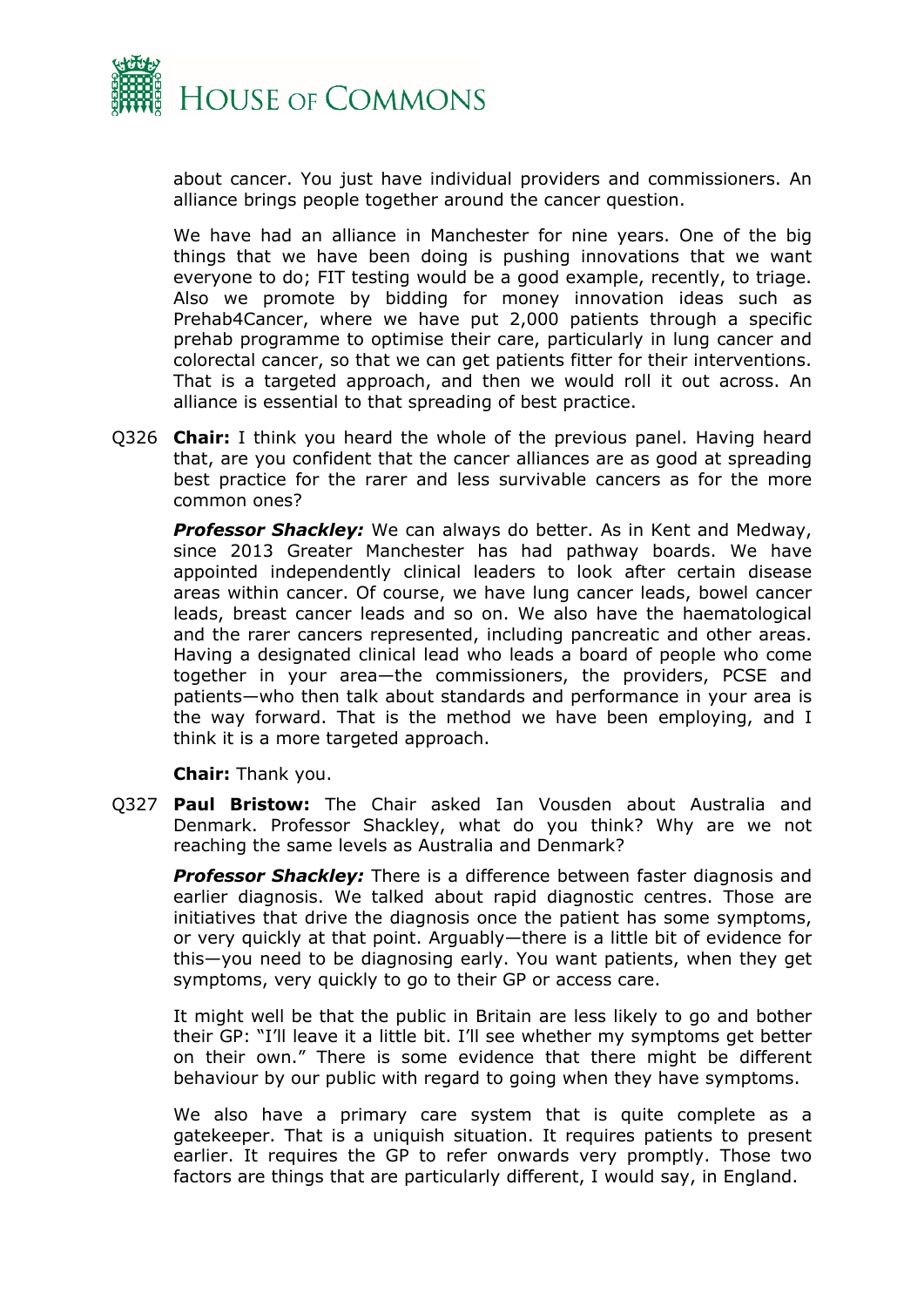

Q328 **Paul Bristow:** Do you think that the establishment of the diagnostic centres will help address that issue?

**Professor Shackley:** I think they will particularly help address the issue of vague symptoms. Lots of cancers have very specific symptoms; coughing up blood, haemoptysis, is quite specific for lung cancer. But a lot of patients present with cancer who have weight loss, do not feel well and generically are not doing well. The GP thinks, with a sixth sense, that they have cancer or something serious going on. Up until the RDCs—the rapid diagnostic centres—we did not have a pathway to send those patients. The GP would say, "I had better put them on a lung cancer pathway or the bowel cancer pathway." What we have now with RDCs is a vague symptoms pathway. For patients in Greater Manchester who have gone through this—about 2,000 over the last 15 months—from referral to "Have you got cancer, yes or no?" it is about 16 days with a very streamlined service. I come back to the points made before. Fundamental to that is a CT scan for all our patients.

Q329 **Paul Bristow:** Ian and Professor Shackley, we talked a little about the spreading of best practice and how cancer alliances were able to do that within a certain geographical location. Do cancer alliances talk to one another on a regular basis about best practice across the country?

*Ian Vousden:* Yes, we do. Through NHS England and the national cancer programme that has been established, there are a number of different methods by which we have conversations with other cancer alliances nationally. We convene share and learn events between and across alliances. If a particular alliance is doing an innovation or a particular piece of work, we have a method by which we can share that with colleagues. The national cancer programme team is good at identifying particular innovation within certain alliance areas, helping to facilitate and support the spread of innovation across to the other alliances.

Q330 **Paul Bristow:** Is there an innovation you have adopted from another cancer alliance elsewhere that has worked in your area?

*Ian Vousden:* In the innovation space, one of the things that we have obviously learnt nationally is around the targeted lung health check programme, which is now being spread out across the alliances. In Kent and Medway, we will be adopting that from next year, which is really exciting for our population in relation to making, potentially, a real difference in addressing earlier cancer diagnosis for lung cancer patients.

In Kent and Medway, we have been chosen to be part of the Galleri GRAIL trial, which I know the Committee is aware of from previous conversations. That could be a significant game changer in identifying patients without symptoms who would then, potentially, be predisposed to going on to have cancers, particularly some of the rarer and more difficult cancers to diagnose initially.

Q331 **Paul Bristow:** Professor Shackley, do you believe that cancer alliances are effectively sharing best practice across the country?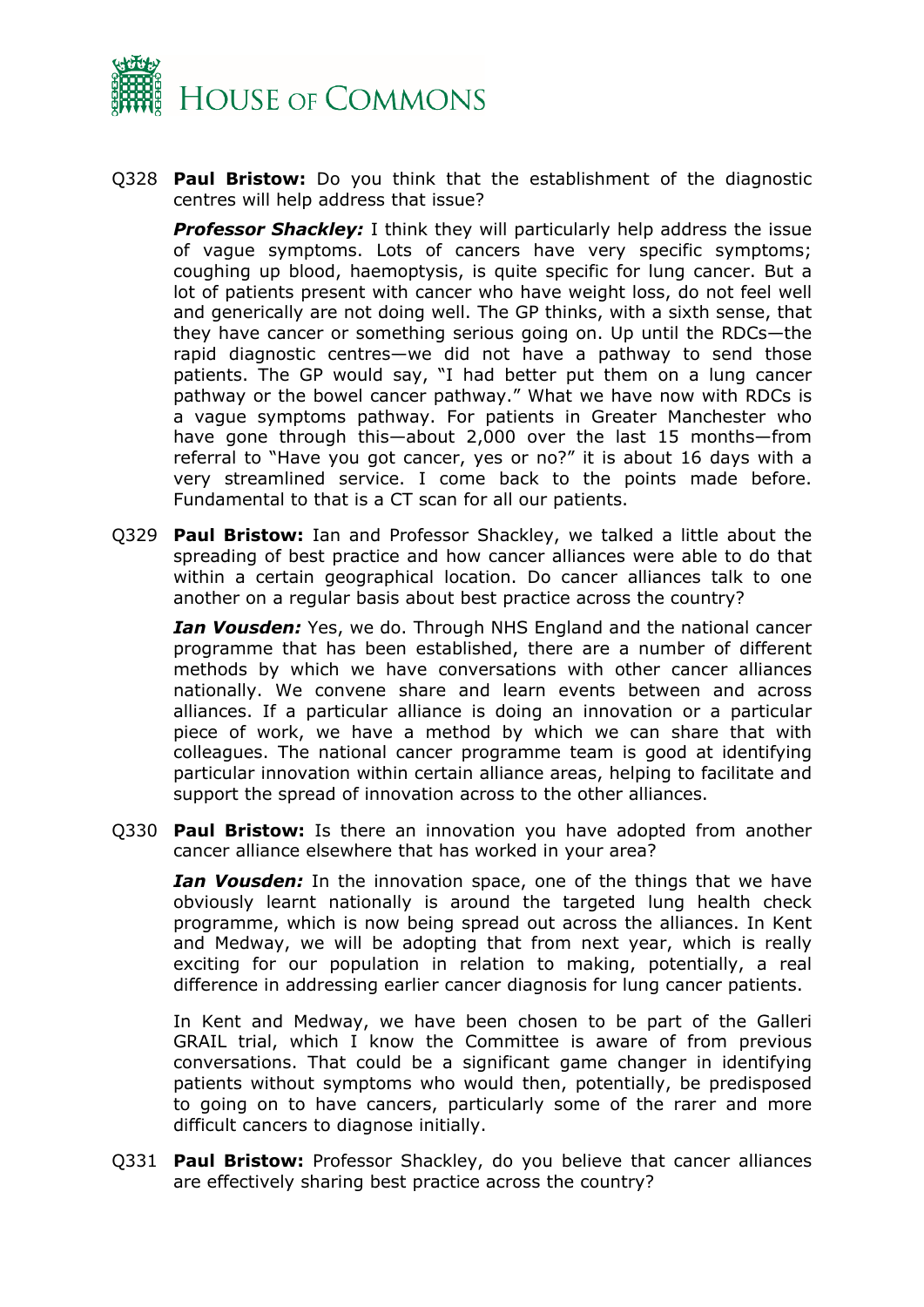

*Professor Shackley:* Yes, we are. I have just written down a few things. We obviously have the national grouping. There are 21 of us. We get together very frequently, both from a performance perspective and a clinical perspective, and then all together. We have a north-west group. There are three of us in the north-west that get together every week. Peter Johnson, whom you have heard from in this panel before, is the national clinical director. He gets people like me, the clinical chairs, together every month. We talk about things and share approaches. We have the Future NHS forum as well and various workshops.

I want to talk very briefly about the national cancer vanguard between 2015 and 2018, which was a partnership between Greater Manchester and London. It was very effective in driving a number of the innovations that are now spreading through. There are things like the best practice pathways that David was involved with, in that vanguard. There are lots of other things, such as GatewayC, which is a GP education tool.

Alliances are quite a big driver of innovation, and I have seen lots of evidence where we have been sharing that—colon capsule endoscopy, for example. There are lots of areas where we have copied others.

**Paul Bristow:** That is reassuring to know.

Q332 **Lucy Allan:** At the beginning of this session, the Chair asked about variations and reasons for variations. I thought it was fascinating that it was not until Professor Shackley got involved that we started talking about health inequalities. I think it is incredibly important that it is recognised right across the country that outcomes and health inequalities go hand in hand in terms of variation.

I want to ask a question of all three of you. Is lack of capacity for diagnostic processes also aligned with an area's disadvantage? If you are in a more disadvantaged area, are you less likely to be able to access diagnostic capacity?

*Sarah Stevens:* Rates of cancer diagnosis are higher in areas of high deprivation. We know that. It is about 16% higher from the 20% most deprived to the 20% most affluent. It is not the same for every tumour type. We do not see it in breast, prostate and skin cancer, but we see variation in diagnosis, referrals and referral routes by deprivation.

Q333 **Lucy Allan:** Ian, is there better access to capacity for diagnostics in your area than perhaps in a more disadvantaged area?

*Ian Vousden:* In access to diagnostics, even across the geography of Kent and Medway, there are challenges, given what I described around areas of deprivation. One thing that the community diagnostic centres and the rapid diagnostic models that we have described—particularly the community diagnostic centres—will mean is that there will be an impact on addressing and being out in the community, particularly areas of higher deprivation. Certainly in Kent and Medway, we are looking at establishing community diagnostic centres in areas of challenge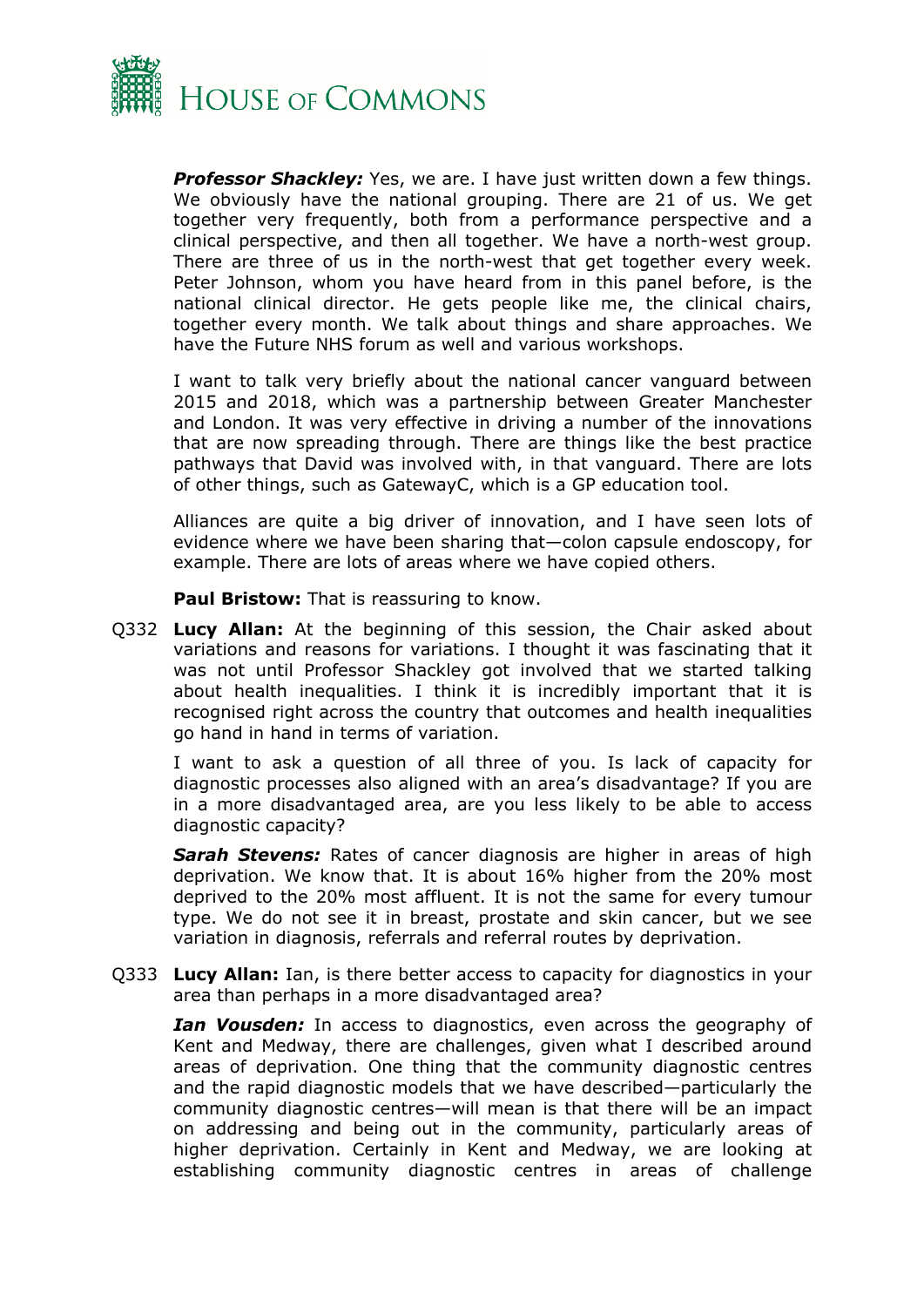

deprivation, so that access to diagnostics is easier for those local communities.

Q334 **Lucy Allan:** Is it recognised within the NHS that health inequalities are going to be hand in glove with poorer outcomes and poorer early diagnostic tests?

*Ian Vousden:* Yes. I think we have referenced the deprivation issue. I think I mentioned it earlier. There is absolutely a link between that and some of the challenges that we have around earlier diagnosis and subsequently some of the cancer outcomes. Some of the things we have described will certainly help address that.

Q335 **Lucy Allan:** Professor Shackley, do you feel there is sufficient recognition of health inequalities and the causes of poor outcomes?

**Professor Shackley:** With regard to diagnostics, yes. I think we could always do with more diagnostic capacity, of course. Diagnostics are the central challenge in getting patients through the system at the moment. It is not treatment; it is diagnostics.

We have set up a live data feed, within an envelope called GM Tableau, which looks in real time at all the providers and where they are with what we call milestone waits, the time before they get the first diagnostic and the time from diagnostic to being seen and told they have cancer. It is a bit of a mixed picture in deprivation areas. Of course, people are looked at in different areas. You might have a patient with a rarer cancer diagnosed in that area, but they come over to a centre somewhere else, so you get a kind of mixed picture. One of the things that we are doing in Greater Manchester increasingly—we have done it with some rare diagnostics, but we are rolling it out more—is the concept of a single queue, which I think would be a good idea to try in other areas as well.

There is something called a PET-CT, which is quite a sophisticated test. We have three places in Greater Manchester doing that, but everyone in Greater Manchester will need to get access to that. Rather than "What is your wait in your local one?", we have a single queue. Everyone in Greater Manchester enters that queue. We have now started that for endoscopic ultrasound scans and EBUS, which are two tests for lung cancer. It is very popular with patients. There is still a choice element. Patients can still go locally if they wish, but they have the offer of going more quickly somewhere else. We spoke before about travel. We have not seen travel being a particular barrier with regard to that.

**Lucy Allan:** Thank you.

**Chair:** Last but not least, Dean Russell.

Q336 **Dean Russell:** Thank you, Chair. Sarah, obviously working within NHS Digital one of the key aspects of your role is around data. Could you explain the importance of data in diagnosis and in the future plans for the NHS to prevent cancers?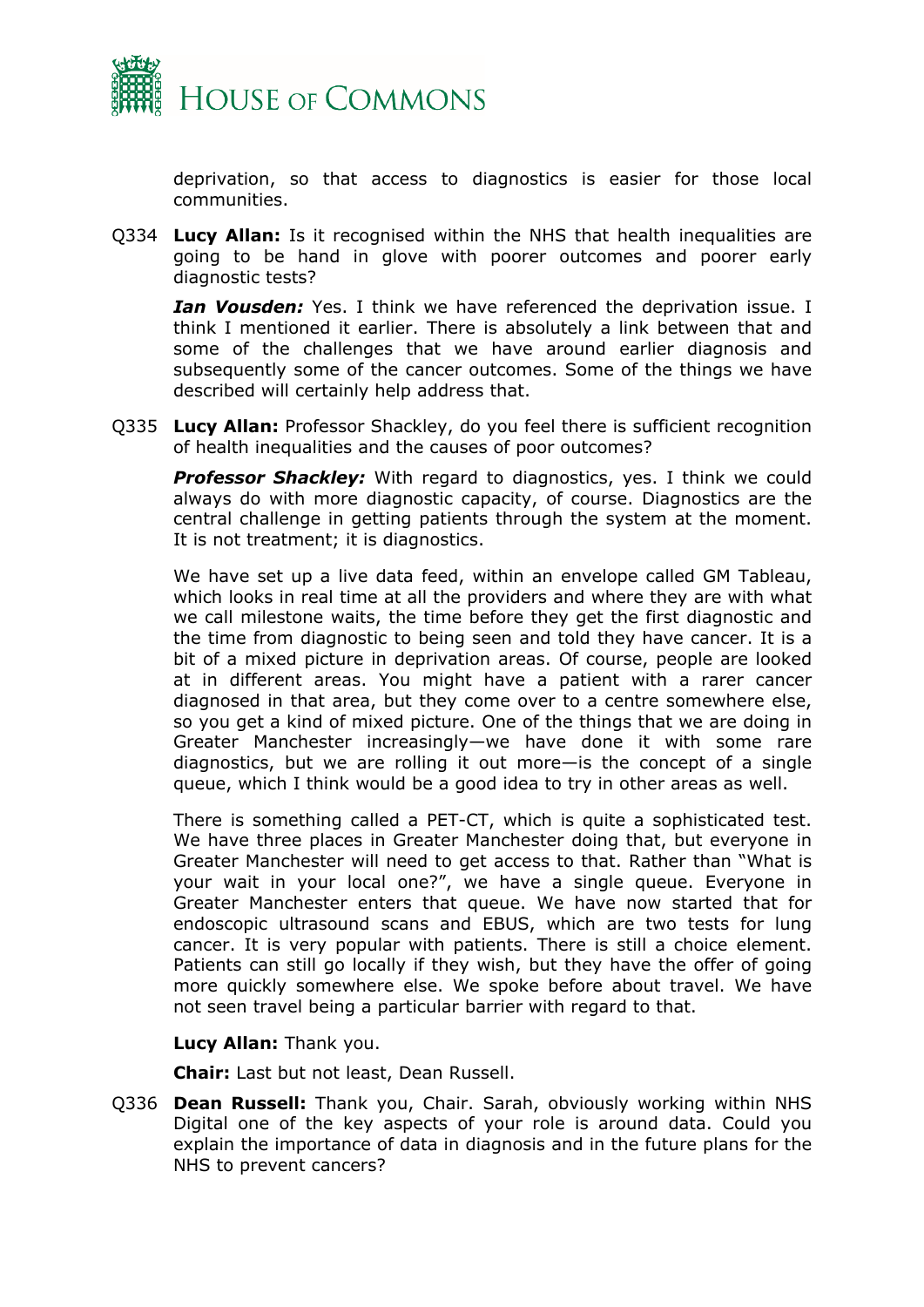

*Sarah Stevens:* Thank you for the opportunity to do that. We have just moved to NHSD. The National Disease Registration Service was in Public Health England, and we moved as part of the recent public health reform. I have only been in the organisation since 1 October. Our work in national disease registration will continue.

My response to the question about how we improve information sharing and best practice starts, unsurprisingly, with the data and having highquality, timely and accurate information to help support and inform the alliances. We do a lot of work in partnership with NHS England on providing information to the alliances to support them to do that.

Registration is a complex programme of work. It takes us time to get to the gold standard data and to make sure that it is comprehensive. We cover all diagnoses made in England and all tumour types for the whole population and for the whole of England. That is not matched in every part of the world. We work very closely with alliances, clinicians, researchers and the voluntary sector to make sure that what we are doing is as clinically relevant as possible, working with them to look at how our data can help inform clinical practice and support high-quality clinical practice.

Q337 **Dean Russell:** Over the past few months, there has been a lot of debate about data in the NHS and a certain amount of fearmongering about how it is used. Could you give some reassurances about how that data is protected, pseudo-anonymised and so on, just so that people realise this is at the heart of how we save lives in the future?

*Sarah Stevens:* Absolutely. It is an incredible privilege that we have this information. We collect identifiable information. We have to in order to be able to link patients with episodes of care. Obviously, many of those patients will be coming back. We follow up across the whole life course. They could be coming back a number of times throughout that time, so we collect identifiable information, but we have very strict procedures in place around confidentiality, privacy and security.

We only have the staff who absolutely need to see that identifiable information working on it. We minimise data sharing in identifiable form as much as possible. Our analytical teams work on de-identified data. Data requests that come to us go through a service called the office of data release, to make sure that they have the right information governance processes in place. All the staff are highly trained. They have done information governance training. We have now moved towards the legal basis of section 254 of the Health and Social Care Act, which gives us the ability to collect the information.

Q338 **Dean Russell:** Thank you; that is really helpful.

Ian, talking about the innovation side of things, where have you seen the greatest innovation over the past few years in early diagnosis? What would you like to see, moving forward?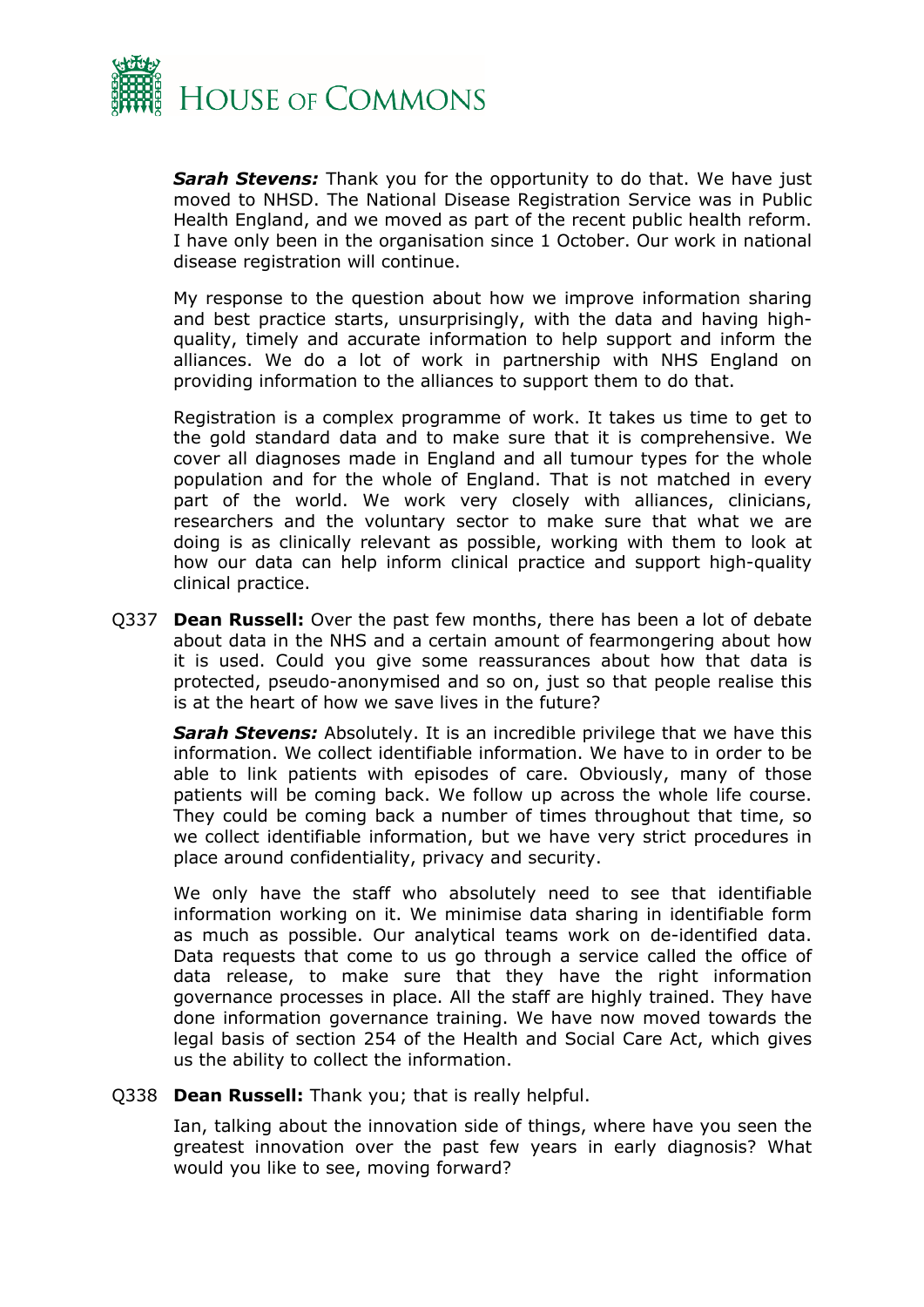

*Ian Vousden:* I think, from my perspective, and to define the challenges and differences between faster diagnosis and earlier diagnosis, within the earlier diagnosis arena the advent of, and roll-out of, targeted lung health checks, which I mentioned before, could be a significant improvement and innovation that supports access to, and achieves, earlier diagnosis for lung cancer patients. I think that is certainly one of the innovations where we are starting to see the impact in areas that have been running it for a while.

I mentioned Galleri GRAIL. I will mention it again. Specifically being able to target patients who are more likely or predisposed to have cancer in that way, when they are not presenting with symptoms, would be a game changer. We heard earlier that the challenge for our primary care colleagues is to try to identify cancers, which often is a bit like finding a needle in a haystack for some of the rarer tumours. If we can identify patients without symptoms, who are then more likely to go on and have a cancer diagnosis, it could be significant within the earlier diagnosis arena.

Q339 **Dean Russell:** Professor Shackley, I will ask you a slightly different question. You mentioned the variations across the country, and talked about deprivation and all of those things. I am interested to get your take on this. If there is an area that is struggling, do they have to flag that they are struggling and reach out to other groups to say, "Can you share your best practice?", or do those that are doing well reach out to those that are not doing well and say, "We'll come and help"? What is the mechanism for areas that are not doing so well to increase their success rates?

**Professor Shackley:** I do not think there is a clear answer to that, you will be surprised to know. People who are performing poorly sometimes do not realise it. Sometimes they do, and once they recognise it they reach out. Sometimes other people develop innovations and people go, "Oh, I like the look of that. We'll bring that in."

We do not have league tables, which is a question you asked earlier about alliances, but we have open data around different performance or uptake in new innovations. We can look at our relative position with regard to different things. It is a mixed bag. It requires people constantly to be looking at their own performance and whether they are taking ownership themselves. To come back to your question about data and information, that is absolutely critical, especially the benchmarking information.

**Dean Russell:** Thank you very much.

**Chair:** Thank you. That is perfect timing because the bell has gone. We are very grateful to you. It is very interesting and important evidence. It is very good to hear what is happening in the alliances on the ground. The question we are still wrestling with as a Committee is whether the new announcement of the 100 new diagnostic centres is going to be enough to bridge that gap. Before that announcement, everyone was